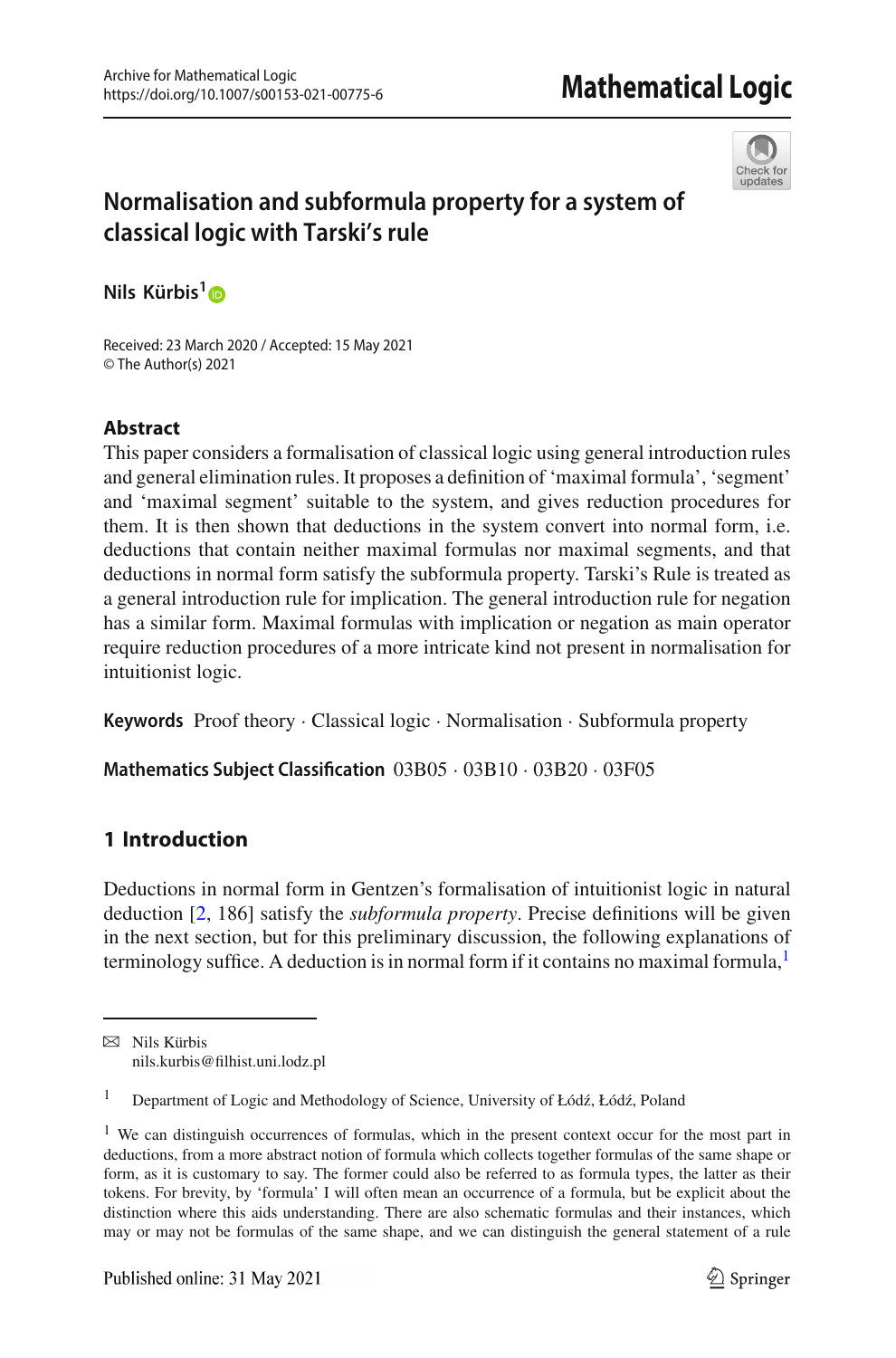that is a formula that is the conclusion of an introduction rule and the major premise of an elimination rule for its main connective. A deduction has the subformula property if any formula that occurs on it is a subformula of either an undischarged assumption or of the conclusion. The normalisation theorem for intuitionist logic states that any deduction can be brought into normal form, and so for any deduction of *A* from assumptions  $\Gamma$  in intuitionist logic, there is a deduction of  $A$  from some of the assumptions in  $\Gamma$  that satisfies the subformula property. This was shown by Prawitz [\[8,](#page-24-0) Ch  $IV<sup>2</sup>$  $IV<sup>2</sup>$  $IV<sup>2</sup>$ 

Systems of natural deduction for classical propositional logic in which any deduction converts into one with the subformula property have proved to be more elusive. In general, deductive systems for classical logic with this property relinquish some of the features of natural deduction for intuitionist logic. The obvious route is to abandon single conclusions and adopt Gentzen's sequent calculus. Deductions in normal form in Prawitz's system of natural deduction for classical logic, for instance, only satisfy a restricted version of the subformula property: allowance must be made for assumptions of the form ¬*A* that are discharged by classical *reductio ad absurdum* and formulas  $\perp$  concluded from them [\[8,](#page-24-0) 42].

The main result of this paper is a proof that in a system of natural deduction for classical propositional logic **c** put forward by Milne [\[5](#page-24-1)], every deduction converts into one in normal form, and every deduction in normal form satisfies the subformula property *without* any restrictions. The system has some rather original features. It couples the well-known *general elimination rules* for  $\vee$ ,  $\wedge$ ,  $\supset$ <sup>[3](#page-1-1)</sup> with introduction rules that are unusual in that, rather than permitting the conclusion of a formula with the connective they govern as main operator, they permit the discharge of such a formula. These were called 'general introduction rules' by Negri and von Plato, who formalised a system of intuitionist logic with such rules [\[6,](#page-24-2) 217]. While Negri and von Plato use  $\perp$  as primitive, and define negation in terms of it, Milne has general introduction and elimination rules for a primitive negation operator. Milne's general introduction rules for implication are also unexpected and original. Negri and von Plato's system is the subject of an independent investigation [\[3](#page-23-1)], in which normalisation and subformula property are proved for this system, too and general introduction and elimination rules for identity are also considered.

Footnote 1 continued

of inference from its application in a deduction: the former is made in terms of schematic formulas and specifies the common form of all its instances, the latter have formula occurrences as their premises and conclusions and are used in the construction of deductions. I will thus speak of rules as well as of their applications, but for brevities sake by 'rule' I will often mean an application of a rule. This clarification and the ensuing greater precision in the use of terminology in this paper was added at the request of a referee for this journal, to whom I thank for the helpful comments on this paper. A second referee also made valuable comments on the previous version of this paper and pointed me to Michel Parigot's work, which is discussed in Sect. [3.](#page-6-0) This referee also suggested a comparison of the results reported here with Seldin's [\[13](#page-24-3)], but this must wait for another occasion. I would like to thank Andrzej Indrzejczak, Michał Zawidski and Yaroslav Petrukhin for comments on this paper, and Peter Milne for his system, discussions and support. During the preparation of the final version of this paper I was an Alexander von Humboldt research fellow at the University of Bochum, to whom also many thanks are due.

<span id="page-1-0"></span><sup>2</sup> Von Plato has edited previously unpublished material of Gentzen's that shows that he had also proved these results for intuitionist logic (See  $[15]$  $[15]$  and  $[16]$  $[16]$ ).

<span id="page-1-1"></span> $3$  See [\[14\]](#page-24-6). Such rules were also considered by Prawitz in [\[9\]](#page-24-7).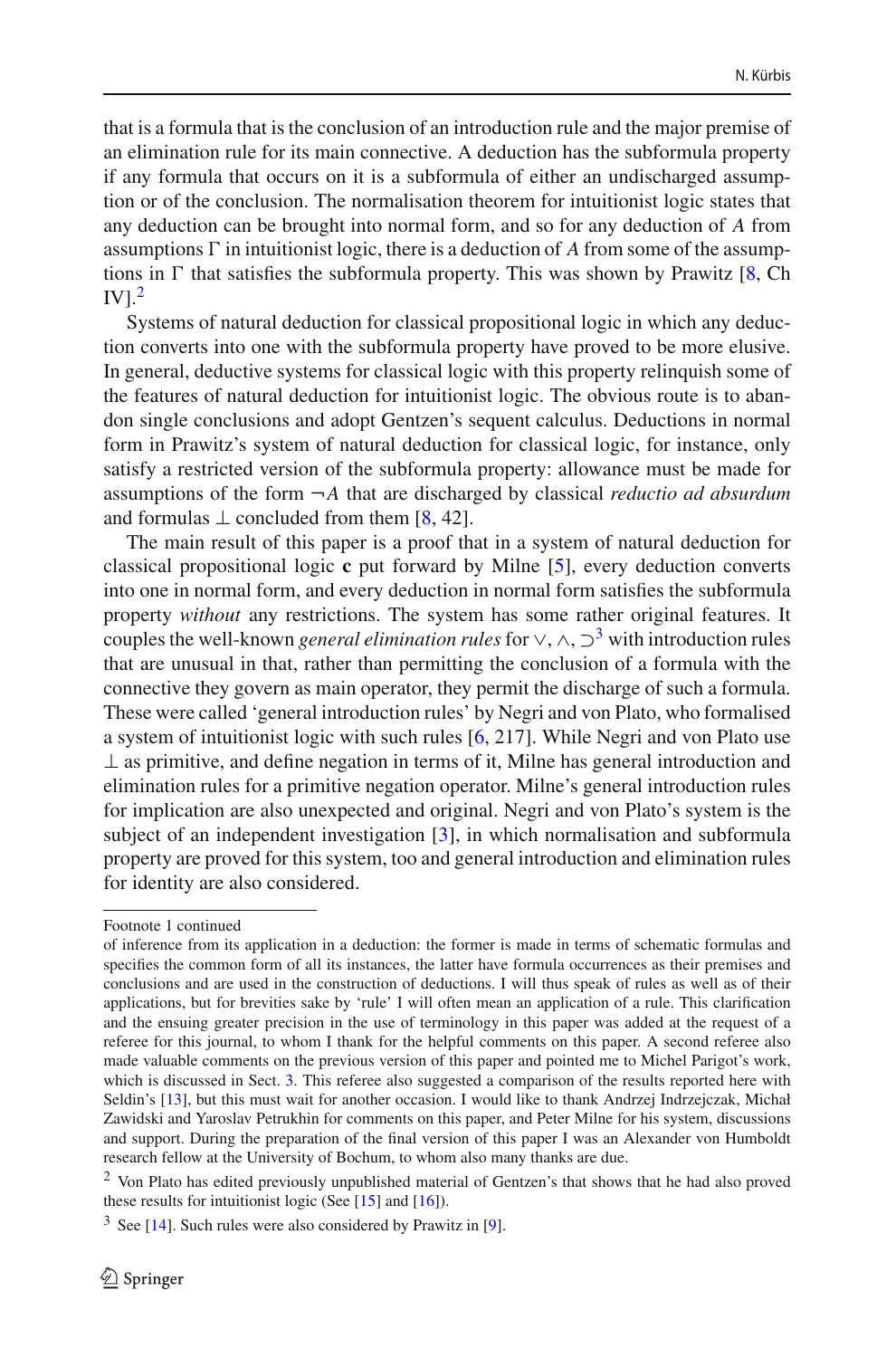Milne's system is closely related to a formalisation of classical logic by Michel Parigot [\[7\]](#page-24-8). The main difference is that Parigot's system is formalised in sequent calculus, but translating one framework into the other, they are, *mutatis mutandis*, the same. A brief section of this paper compares the two systems.

Milne observes that, while adding rules for the universal quantifier to his system cannot produce one in which any deduction can be transformed into one that satisfies the subformula property, this is not so for the existential quantifier. The penultimate section of the present paper sheds some further light on this result: if the universal quantifier is added, the reduction procedures for maximal formulas with negation as main operator, and one of the reduction procedures for maximal formulas with implication as main operator, are no longer applicable. Thus deductions in the system do not normalise. The problem does not arise when the existential quantifier is added: any deduction in **C** plus ∃ converts into one in normal form, and deductions in normal form have the subformula property.

Finally, the conclusion considers transposing general introduction rules back into the more usual form of introduction.

Milne gives a model-theoretical and non-constructive proof that in his system, if, whenever all of  $\Gamma$  are true, then *A* is true, then there is a deduction of *A* from  $\Gamma$  that has the subformula property [\[4\]](#page-24-9). By soundness it follows that for any deduction in his system, there is one that satisfies the subformula property. Here this result is proved proof-theoretically and constructively as a consequence of the normalisation theorem for the system.

The results of this paper are of some philosophical interest. Normalisation and subformula property of deductions in normal form are commonly regarded as necessary conditions for harmony.<sup>4</sup> Harmony consists in a certain balance in the rules governing a logical constant: an elimination rule for a logical connective should not license the deduction of more conclusions from a formula with it as main operator than are justified by its introduction rules. Prawitz's formalisation of classical logic of [\[8\]](#page-24-0), for instance, lacks the subformula property for normal deductions and its rules for negation are not considered to be harmonious. The disappearance of a negation from the assumptions and conclusions of a deduction in those cases where the strict subformula property is violated establish that too much has been derived from the discharged assumptions: Prawitz's rules for classical negation license the deduction of more conclusions from formulas of the form  $\neg A$  than are justified by the introduction rule governing this connective. A more detailed discussion of the philosophical implications of the results presented here goes beyond the purposes of this paper.

### **2 A system of classical propositional logic**

The definition of the language of **C** is standard.

<span id="page-2-0"></span><sup>4</sup> Dummett provides the most extended discussion of harmony and its meaning-theoretical foundations [\[1](#page-23-2)]. Prawitz made many contributions to the surrounding debate, for instance [\[10\]](#page-24-10) and [\[11\]](#page-24-11).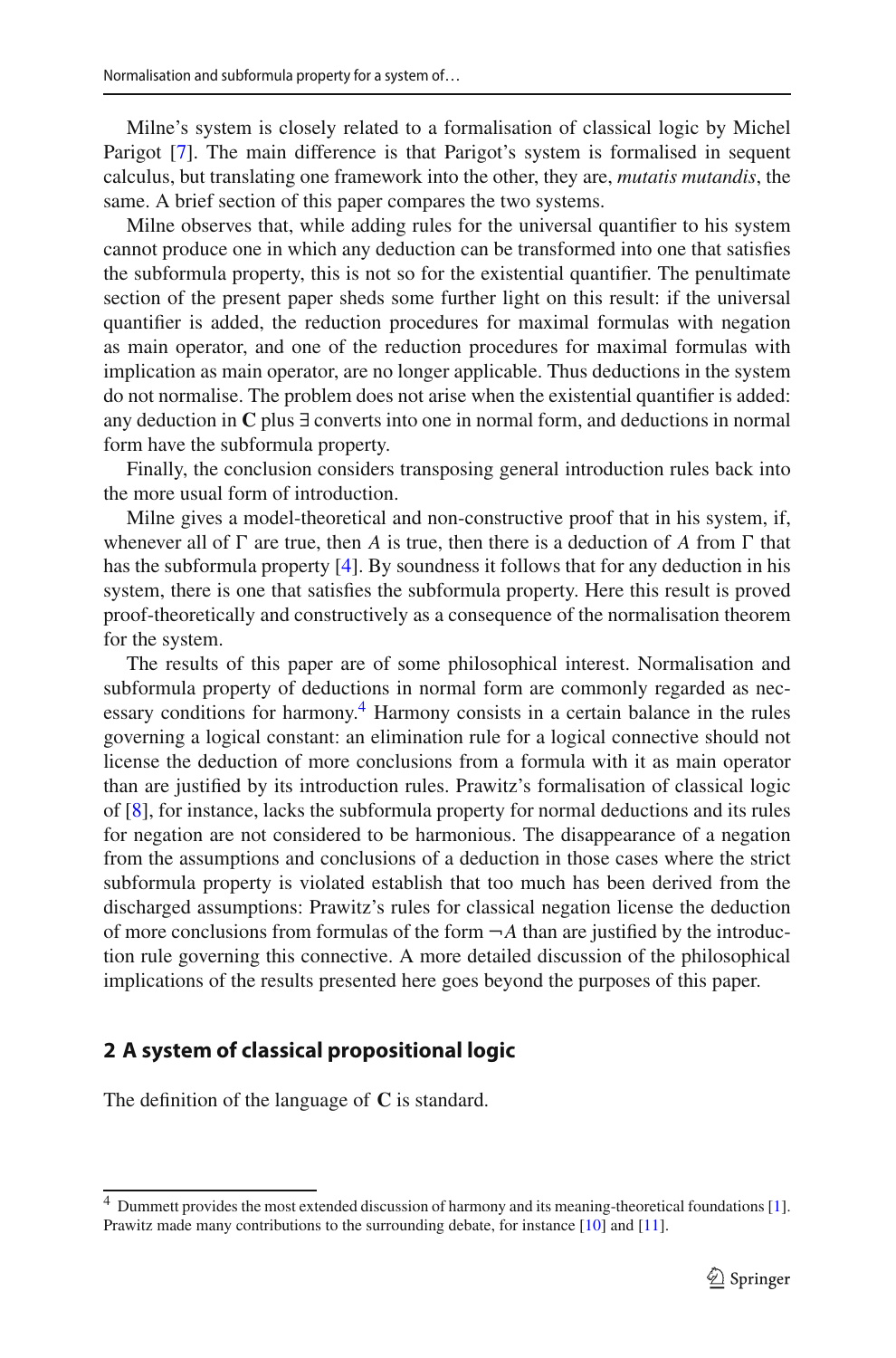**Definition 1** (*Connective, atomic formula, degree of a formula*) ¬, ⊃, ∧ and ∨ are the *connectives*. An *atomic formula* is one that contains no connective. The *degree* of a formula is the number of connectives occurring in it.

Occasionally, the discussion mentions  $\perp$ . Being a connective, it is not an atomic formula, but a formula of degree 1.

Deductions in **C** have the familiar tree shape, with the (discharged or undischarged) assumptions at the top-most nodes or leaves and the conclusion at the bottom-most node or root. The conclusion of a deduction is said to *depend on* the undischarged assumptions of the deduction. Similar terminology is applied to subdeductions of deductions.

Every assumption in a deduction belongs to an *assumption class*, marked by a natural number, different numbers for different assumption classes. Formula occurrences of different types<sup>[5](#page-3-0)</sup> must belong to different assumption classes. Formula occurrences of the same type may, but do not have to, belong to the same assumption class. Discharge of assumptions is marked by a square bracket around the formula:  $[A]^i$ , *i* being the assumption class to which *A* belongs, with the same label of the assumption class also occurring at the application of the rule at which the assumption is discharged. Assumption classes are chosen in such a way that if one assumption of an assumption class is discharged by an application of a rule, then it discharges all assumptions of said assumption class. Empty assumption classes are permitted: they are used in vacuous discharge, when a rule that allows for the discharge of assumptions is applied with no assumptions being discharged.

Upper case Greek letters  $\Sigma$ ,  $\Pi$ ,  $\Sigma$ , possibly with subscripts or superscripts, denote deductions. In general some of the assumptions and the conclusion of the deduction are mentioned explicitly at the top and bottom of  $\Sigma$ ,  $\Pi$ ,  $\Sigma$ . Using the same designation more than once to denote subdeductions of a deduction means that these subdeductions are exact duplicates of each other apart from, possibly, the labels for assumption classes: the deductions have the same structure and at every node formulas of the same type are premises and conclusions of applications of the same rules.

### **Definition 2** (*Deduction in* **C**)

- (i) The formula occurrence  $A^n$ , where *n* marks an assumption class, is a deduction in **C** of *A* from the undischarged assumption *A*.
- (ii) If  $\Sigma$ ,  $\Pi$ ,  $\Xi$  are deductions in **C**, then following are deductions of *C* in **C** from the undischarged assumptions in  $\Sigma$ ,  $\Pi$ ,  $\Sigma$  apart from those in the assumption classes *i* and *j*, which are discharged:

 *A B* [*A* ∧ *B*] *i <sup>C</sup>* <sup>∧</sup>*I i <sup>C</sup> A* ∧ *B* [*A*] *<sup>i</sup>* [*B*]*<sup>j</sup> <sup>C</sup>* <sup>∧</sup>*E i*,*<sup>j</sup> <sup>C</sup> A* [*A* ∨ *B*] *i <sup>C</sup>* <sup>∨</sup>*I i <sup>C</sup> B* [*A* ∨ *B*] *i <sup>C</sup>* <sup>∨</sup>*I i <sup>C</sup> A* ∨ *B* [*A*] *i C* [*B*]*<sup>j</sup> <sup>C</sup>* <sup>∨</sup>*E i*,*<sup>j</sup> <sup>C</sup>*

<span id="page-3-0"></span><sup>5</sup> See footnote 1.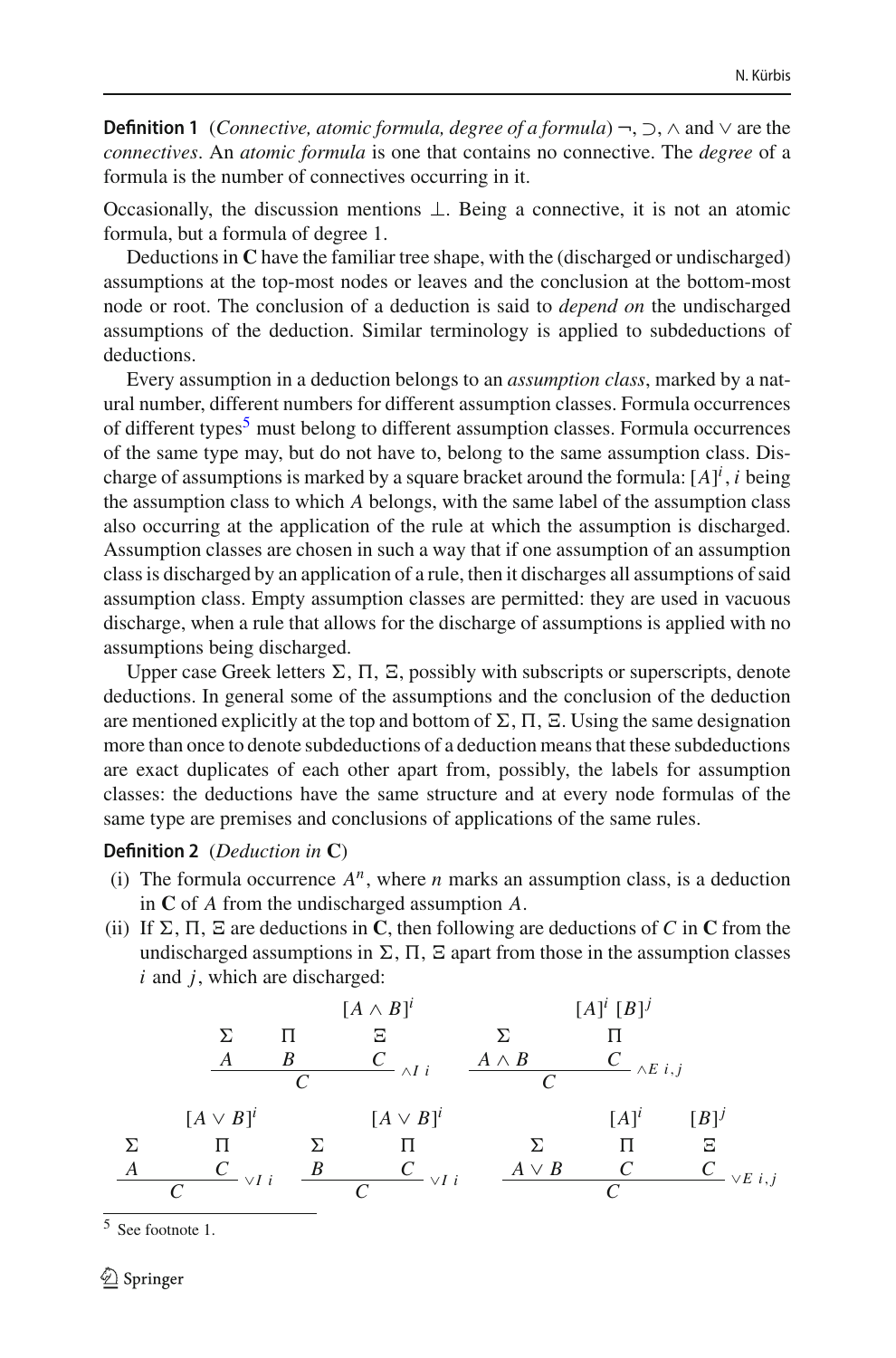

(iii) Nothing else is a deduction in **C**.

In writing deductions we may suppress the label indicating the rule applied, but the labels indicating discharge must always be present.

A few words on the rules for implication will be in order. In Negri and von Plato's intuitionist system with general introduction and elimination rules, the introduction rule for  $\supset$  permits the discharge of an assumption *A* above its first premise *B*. Thus letting *C* be *A* ⊃ *B* in their rule derives the usual introduction rule for  $\supset$ , which licenses the deduction to  $A \supset B$  from a deduction of *B* from *A*. *TR* is named after Tarski: Milne calls it *Tarski's Rule*. Following the patterns of the other rules, it is treated as a second general introduction rule for ⊃. The usual introduction rule for ⊃ is derived in **C** in the following way:

$$
\begin{array}{c}\n[A]^2 \\
\P \\
B \quad [A \supset B]^1 \\
\hline\nA \supset B \quad [A \supset B]^2 \\
\hline\nA \supset B\n\end{array} \quad\n[A \supset B]^2 \quad 2 \text{ } TR
$$

The usual negation introduction rule, *reductio ad absurdum*, licenses the deduction of ¬*A* from a deduction of a contradiction from *A*. It is derived like this in **C**:

$$
\begin{array}{ccc}\n[A]^1 & [A]^1 \\
\hline\n\P & \Sigma \\
\hline\n\neg B & B \\
\hline\n\hline\n\end{array}\n\rightleftharpoons E\n\begin{bmatrix}\n\neg A\n\end{bmatrix}^1\n\begin{array}{ccc}\n1 & -I\n\end{array}
$$

Classical*reductio ad absurdum*, which licenses the deduction of *A* from a deduction of a contradiction from  $\neg A$ , is derived by interchanging *A* and  $\neg A$ . Conversely, Milne's general introduction rules are clearly valid rules of inference of classical logic. Thus we have a system of classical propositional logic.

When added to the system,  $\perp$  is governed by a sole elimination rule, *ex falso quodlibet*. It licenses the deduction of any formula from ⊥. The rule may be restricted to atomic conclusions. It is the limiting case of a general elimination rule where there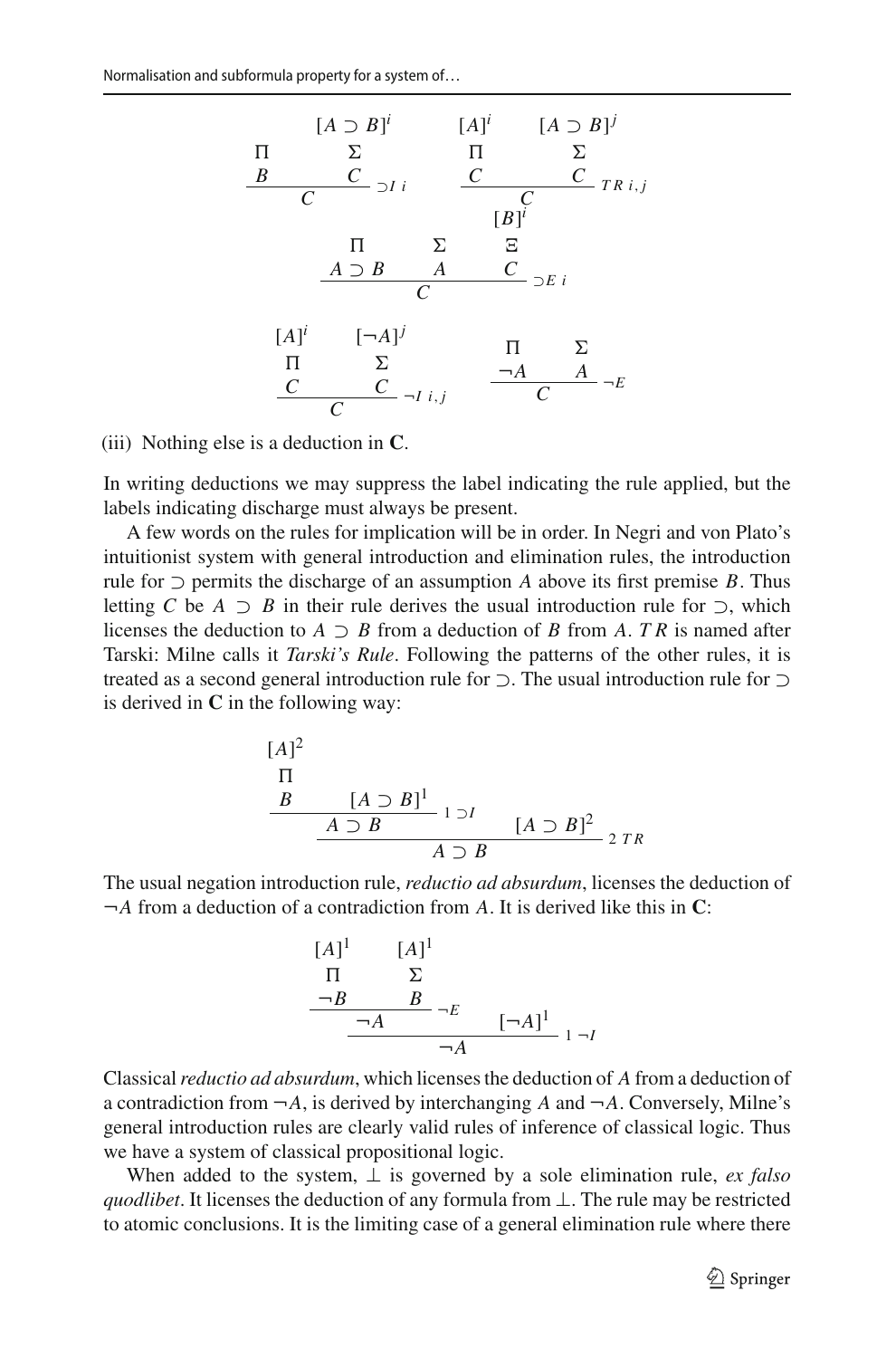are no side-deductions with discharged assumptions corresponding to subformulas of the major premise above them. Having no introduction rule, it is trivially governed only by rules of the same form as the other connectives.

Notice that  $\neg E$  has the form of a general elimination rule. This can be seen by treating  $\neg A$  as  $A \supset \bot$  and replacing  $\bot$  for *B* in  $\supset E$ . As everything follows from  $\perp$ , a side-deduction showing that the conclusion of the application of the rule follows from  $\perp$  is redundant.

For recording from which assumptions a conclusion has been derived, it suffices to list the assumption classes to which the undischarged assumptions of the deduction belong. This will be a multiset. If a set is preferred, delete multiple occurrences of assumption classes of formulas of the same type. We can write  $\Gamma \vdash_{\mathbf{C}} A$  if there is a deduction of (the formula occurrence) *A* from (occurrences of) some of the formulas in  $\Gamma$  in  $\mathbf{C}$ .

The premise *A* of  $\supset E$  and  $\neg A$  and *C* in all four elimination rules are normally called the minor premises, but in the current system it is useful to have terminology that allows to distinguish them.

### **Definition 3** (*Terminology for premises and discharged assumptions*)

- (i) In applications of the elimination rules, formula occurrences taking the places of  $A \wedge B$ ,  $A \supset B$ ,  $A \vee B$  and  $\neg A$  to the very left above the line are the *major premises*; formula occurrences taking the places of *C* are the *arbitrary premises*, and a formula occurrence taking the place of *A* in an application of  $\supset E$  and in ¬*E* is the *minor premise* of those rules.
- (ii) In applications of ∧*I*, ∨*I*, ⊃ *I*, formula occurrences taking the places of *A* and *B* to the very left above the line are the *specific premises* (both in case of  $\land$ *I*), and those taking the place of *C* to their right are also called the *arbitrary premises*; formula occurrences taking the places of the discharged assumptions  $A \wedge B$ ,  $A \vee B$ , *A*  $\supset$  *B* and  $\neg$ *A* are the *major assumptions discharged by* applications of  $\wedge$ *I*,  $\vee$ *I*, ⊃ *I*, *T R* and ¬*I*, and those taking the places of the discharged assumptions *A* in ¬*I* and *T R* are the *minor assumptions discharged by* applications of those rules.

Like  $\bot E$ ,  $\neg I$  has no arbitrary premises.

Vacuous discharge happens when in an application of a rule that permits discharge no formula is in fact discharged. In systems of natural deduction with the rules of Gentzen and Prawitz, applications of rules with vacuous discharge above arbitrary premises are removed from deductions by what is often called *simplification conversions*<sup>[6](#page-5-0)</sup> The procedure is obvious, and I will give no details here. In  $C$ , all vacuous discharge happens above arbitrary premises, and there it is clearly superfluous: instead of applying a rule and discharging vacuously, we might as well go on with the deduction straight from the arbitrary premise. In **C** there is no need for vacuous discharge at all, and in the following, I will assume that any deduction is cleaned up so as to contain no vacuous discharge above arbitrary premises; in particular, I will assume that this is done should vacuous discharge above an arbitrary premise arise as a result of the conversions of deductions to be given in Sect. [4.](#page-7-0) In  $\wedge E$ , it is of course often necessary to make use of the option of discharging only one assumption.

<span id="page-5-0"></span><sup>6</sup> See, e.g., [\[13](#page-24-3), 181].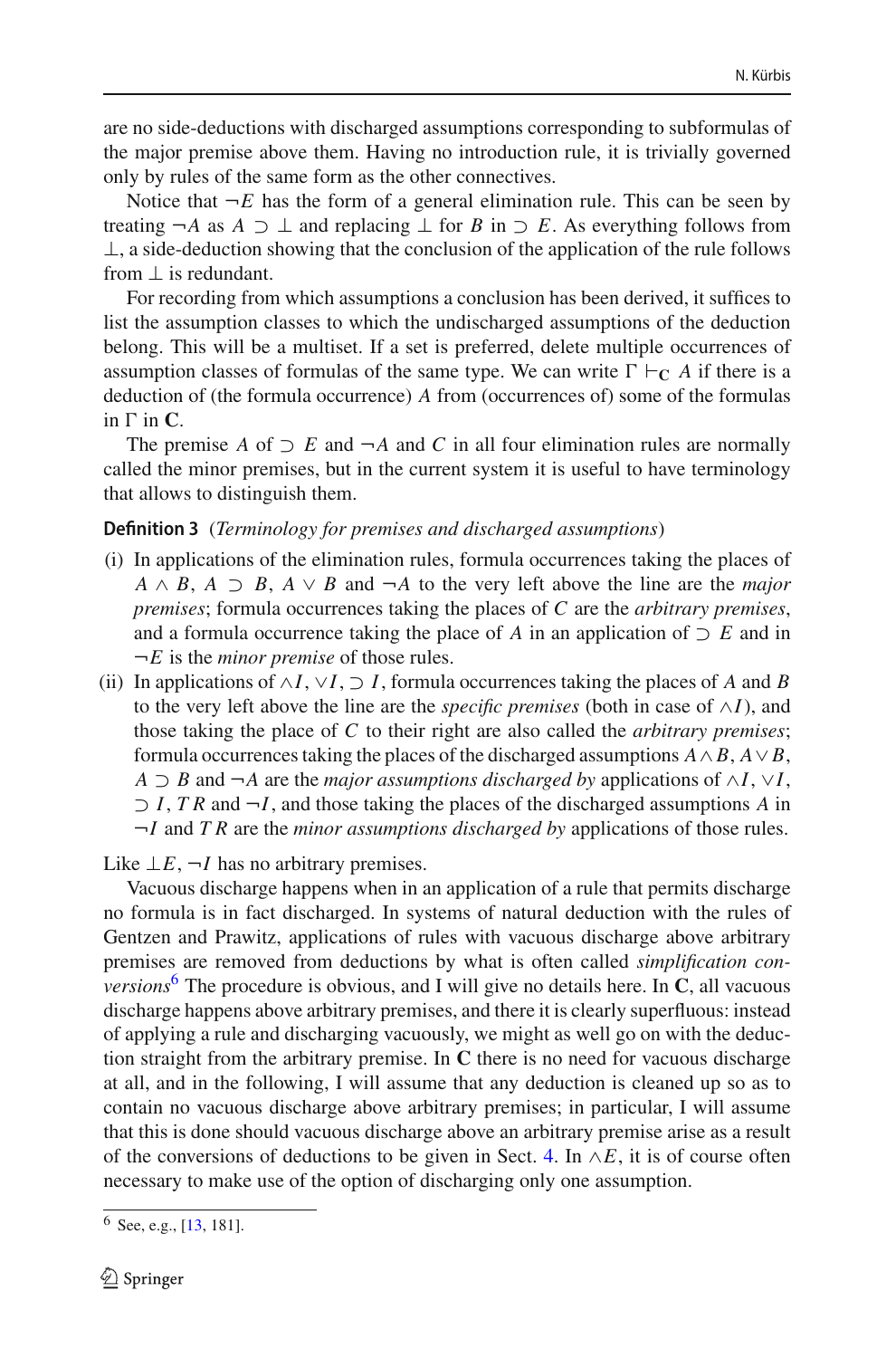## <span id="page-6-0"></span>**3 Comparison with Parigot's free deduction**

The feature of Milne's system that all conclusions of rules are identical to an arbitrary premise and hence no logical constants appear below the inference line in any of the general statements of its rules has a close parallel in Michel Parigot's system of free deduction [\[7](#page-24-8)]. This is a system of multiple conclusion sequent calculus for classical logic where it is also the case that no formulas with logical constants appear in the conclusions of the general statement of the rules:

Axiom

$$
A \vdash A
$$

Conjunction

$$
L \wedge: \frac{\Gamma, A \wedge B \vdash \Delta \qquad \Pi \vdash A, \Sigma \qquad \Pi' \vdash B, \Sigma'}{\Gamma, \Pi, \Pi' \vdash \Delta, \Sigma, \Sigma'}
$$
\n
$$
R \wedge: \frac{\Gamma \vdash A \wedge B, \Delta \qquad \Pi, A \vdash \Sigma}{\Gamma, \Pi \vdash \Delta, \Sigma} \qquad \frac{\Gamma \vdash A \wedge B, \Delta \qquad \Pi, B \vdash \Sigma}{\Gamma, \Pi \vdash \Delta, \Sigma}
$$

Disjunction

$$
L \vee: \frac{\Gamma, A \vee B \vdash \Delta \qquad \Pi \vdash A, \Sigma}{\Gamma, \Pi \vdash \Delta, \Sigma} \qquad \frac{\Gamma, A \vee B \vdash \Delta \qquad \Pi \vdash B, \Sigma}{\Gamma, \Pi \vdash \Delta, \Sigma}
$$
  

$$
R \vee: \frac{\Gamma \vdash A \vee B, \Delta \qquad \Pi, A \vdash \Sigma \qquad \Pi', B \vdash \Sigma'}{\Gamma, \Pi, \Pi' \vdash \Delta, \Sigma, \Sigma'}
$$

Negation

$$
L \neg: \frac{\Gamma, \neg A \vdash \Delta \qquad \Pi, A \vdash \Sigma}{\Gamma, \Pi \vdash \Delta, \Sigma} \qquad R \neg: \frac{\Gamma \vdash \neg A, \Delta \qquad \Pi \vdash A, \Sigma}{\Gamma, \Pi \vdash \Delta, \Sigma}
$$

Implication

$$
L \supset: \frac{\Gamma, A \supset B \vdash \Delta \qquad \Pi, A \vdash \Sigma}{\Gamma, \Pi \vdash \Delta, \Sigma} \qquad \frac{\Gamma, A \supset B \vdash \Delta \qquad \Pi \vdash B, \Sigma}{\Gamma, \Pi \vdash \Delta, \Sigma}
$$

$$
R \supset: \frac{\Gamma \vdash A \supset B, \Delta \qquad \Pi \vdash A, \Sigma \qquad \Pi', B \vdash \Sigma'}{\Gamma, \Pi, \Pi' \vdash \Delta, \Sigma, \Sigma'}
$$

 $\Gamma$ ,  $\Delta$ ,  $\Pi$ ,  $\Sigma$  are sets of formulas. Weakening and contraction may be added either in their usual form as explicit rules or in an implicit form through the conventions that active formulas need not occur in a premise and that the conclusions of rules are contracted.

Parigot explains how to obtain common systems of sequent calculus and natural deduction for classical logic from free deduction. In both cases, some of the premises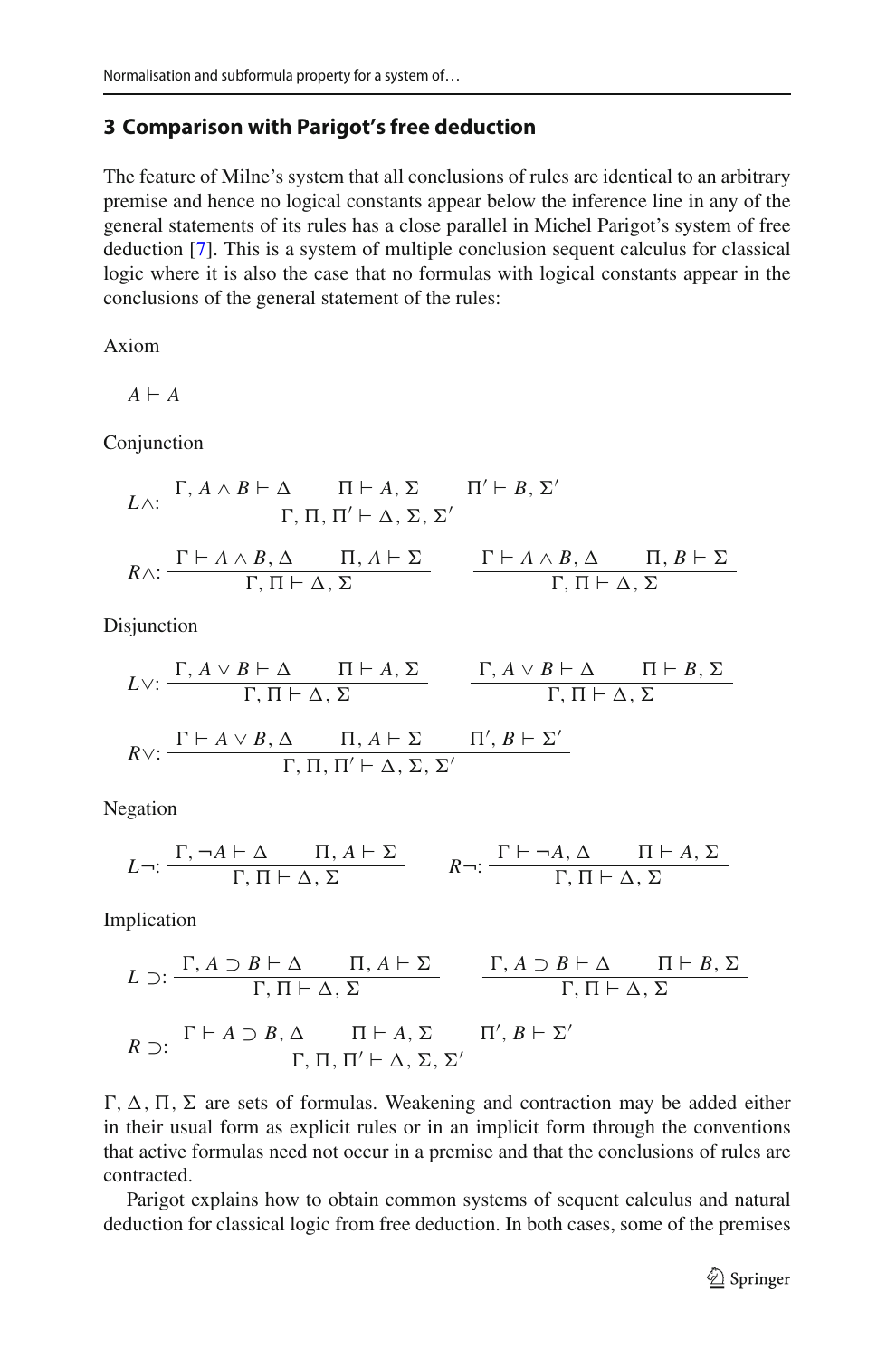of the rules of free deduction are replaced by axioms and then suppressed [\[7,](#page-24-8) 367f]. Parigot gives the examples of a common formulation of the classical sequent calculus<sup>7</sup> and a system of natural deduction with multiple conclusions.

Milne's system can be obtained from Parigot's by using replacing its right conjunction rules by a variant [\[7](#page-24-8), 364]:

$$
R \wedge': \frac{\Gamma \vdash A \wedge B, \Delta \qquad \Pi, A, B \vdash \Sigma}{\Gamma, \Pi \vdash \Delta, \Sigma}
$$

Instead of replacing premises by axioms and suppressing them, we simply restrict the succedents of sequents of free deduction to single conclusions in the most obvious way. Right rules turn into general elimination rules. Left rules turn into general introduction rules. Not carrying an active formula of a rule of free deduction to the left of  $\vdash$  into the conclusion corresponds to the discharge of that formula; active formulas to the right of  $\vdash$  turn into premises of the rules:

 $\wedge I$ : take  $L \wedge$ , let  $\Delta = \{C\}$  and let  $\Sigma = \Sigma' = \emptyset$ .  $\wedge E$ : take  $R \wedge'$ , let  $\Sigma = \{C\}$  and let  $\Delta = \emptyset$ .  $\vee I$ : take  $L \vee$ , let  $\Delta = \{C\}$  and let  $\Sigma = \emptyset$ .  $\vee E$ : take  $R \vee$ , let  $\Delta = \emptyset$  and let  $\Sigma = \Sigma' = \{C\}.$  $\neg I$ : take  $L\neg$ , let  $\Delta = \Sigma = \{C\}.$  $\neg E$ : take  $L\neg$ , let  $\Delta = \Sigma = \emptyset$  in the premise and  $\{C\}$  in the conclusion. *T R*: take the first  $L \supset$ , let  $\Delta = \Sigma = \{C\}$  $\supset$  *I*: take the second *L*  $\supset$  and let  $\Delta = \{C\}$  and let  $\Sigma = \emptyset$ .  $\supset E$ : take  $R \supset$  and let  $\Delta = \Sigma = \emptyset$  and let  $\Sigma' = \{C\}.$ 

The result is Milne's system when written in natural deduction in sequent calculus style.

At one point the correspondence is not quite so perfect: in  $\neg E$ , the succedents of the premises and the conclusion are treated differently. But this is a minor blemish. It could be remedied by adding  $\perp$  to the system and treating  $\neg$  as defined in terms of it and ⊃.

A closer comparison of the proof-theoretic properties of Milne's system with Parigot's free deduction and other systems of classical logic found in the literature merits its own investigation is left for another occasion.

# <span id="page-7-0"></span>**4 Normalisation for C**

We begin by adjusting the common notion of a maximal formula to deductions in **C**:

**Definition 4** (*Maximal formula*) A *maximal formula* in a deduction in **C** with main operator  $*$  is an occurrence of a formula  $A * B$  or  $*A$  (i.e.  $*$  is  $\neg$ ) that is the major premise of an application of ∗*E* and the major assumption discharged by an application of  $*I$  or *TR* in case  $*$  is  $\supset$ .

<span id="page-7-1"></span><sup>7</sup> With explicit rules for weakening and contraction on the left and right, it is the calculus called **G1c** with a primitive negation operator and without  $\perp$  [\[13](#page-24-3), 61], and with alternative rules for implication: Parigot's system has two right rules for  $\supset$ : in one rule  $\Pi \vdash A \supset B$ ,  $\Sigma$  is inferred from  $\Pi$ ,  $A \vdash \Sigma$ , in the other from  $\Pi \vdash B, \Sigma.$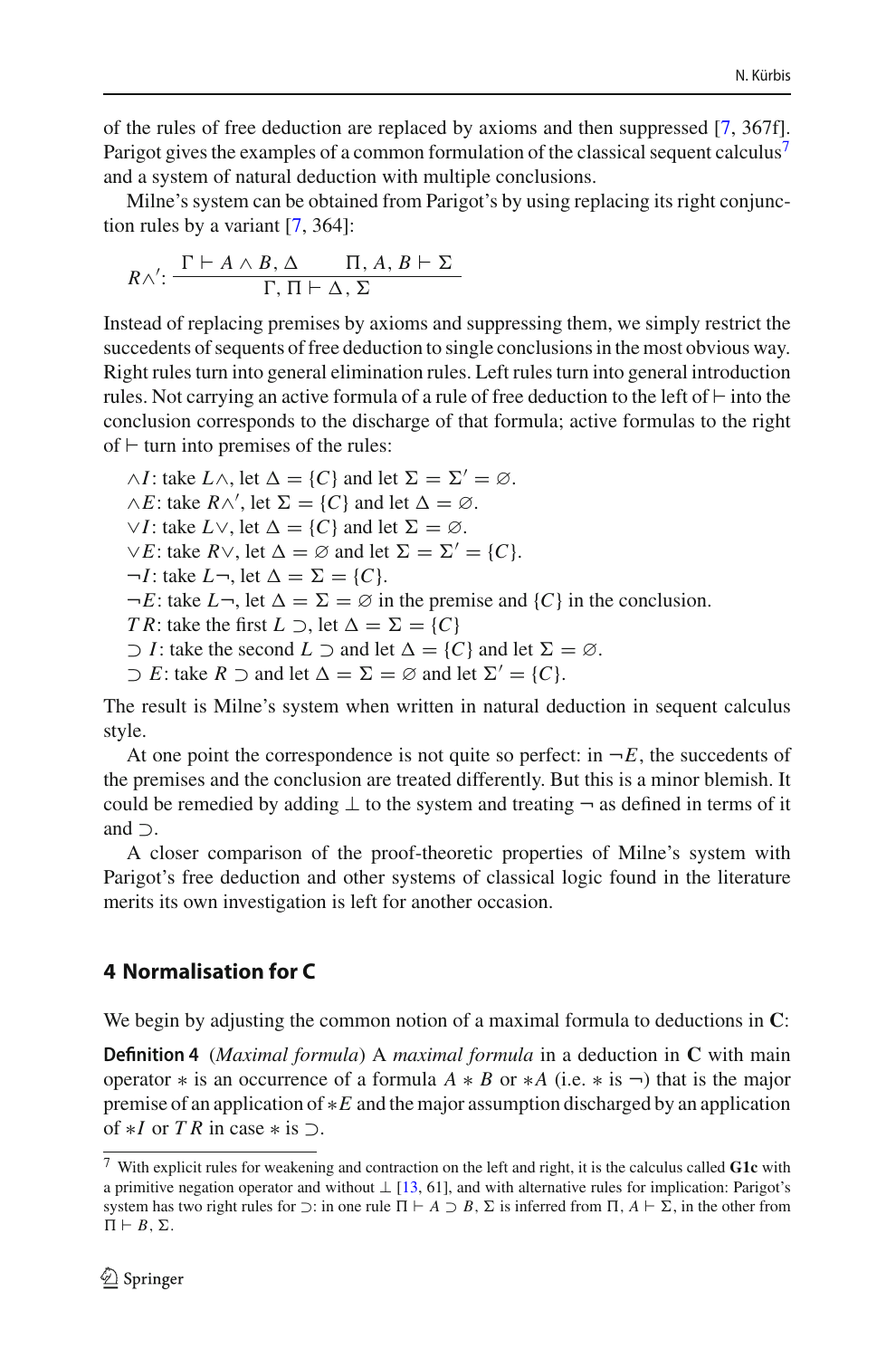Maximal formulas are removed from deductions by procedures to be given shortly. But first an observation about negation.

It would be possible to restrict the conclusion of  $\neg E$  to formulas not having  $\supset$ ,  $\wedge$ or ∨ as main connectives. Similar constructions that show that ⊥*E* can be restricted to atomic conclusions are easily adapted to  $\neg E$  of **C**. We cannot, however, restrict the conclusion to atomic formulas nor to literals: they sometimes need to be of the form ¬*C*, where *C* may be a complex formula.

An attempt to avoid deriving  $\neg C$  by  $\neg E$  while also avoiding the creation of a maximal formula would need to appeal to  $\neg I$  where the major assumption discharged by the application of the rule is also the right arbitrary premise and of the same shape as the conclusion. Hence we would need to derive  $\neg C$  from *C* to gain the left arbitrary premise using the premises  $\neg A$  and A of the application of  $\neg E$  that concluded  $\neg C$ . The only way to do so would be to derive  $\neg C$  from A and  $\neg A$ , which was to be avoided.

 $\neg E$  will therefore be treated like all the other elimination rules and it will be shown that its conclusion need never be the major premise of an elimination rule.

Applications of general introduction and elimination rules except  $\neg E$  require deductions of arbitrary premises *C* which also provide the conclusion of the application of the rule. They form part of a sequence of formula occurrences of the same shape:<sup>8</sup>

**Definition 5** (*Segment*) A *segment* is a sequence of formula occurrences  $C_1 \ldots C_n$  in a deduction such that either

- (i)  $n > 1$  and for all  $i < n$ ,  $C_i$  is an arbitrary premise of an application of a rule and  $C_{i+1}$  is its conclusion, and  $C_n$  is not an arbitrary premise of an application of a rule; or
- (ii)  $n \geq 1$  and  $C_1$  is the conclusion of  $\neg E$  and for all  $i < n$ ,  $C_i$  is an arbitrary premise of an application of a rule and  $C_{i+1}$  is its conclusion, and  $C_n$  is not an arbitrary premise of an application of a rule.

The *length* of a segment is the number of formula occurrences of which it consists, its *degree* the degree of any such formula. As  $C_1 \ldots C_n$  are all of the same shape, I will speak of the formula (as a type) constituting the segment.

Every conclusion of  $\neg E$  forms part of a segment of length 1. The motivation for classifying conclusions of  $\neg E$  as giving rise to segments is that this rule is like a crossing between  $\supset E$  and  $\perp E$ : it has a minor premise, like  $\supset E$ , but lacks arbitrary premises, like ⊥*E*.

Due to the ban on vacuous discharge above arbitrary premises, in all other cases the first formula of a segment is an arbitrary premise discharged by an introduction rule the conclusion of which is the second formula of the segment.

The major, minor and specific premises of rules are either assumptions or the last formulas of segments.

**Definition 6** (*Maximal segment*) A *maximal segment* is a segment the last formula of which is the major premise of an elimination rule.

<span id="page-8-0"></span><sup>8</sup> See footnote 1.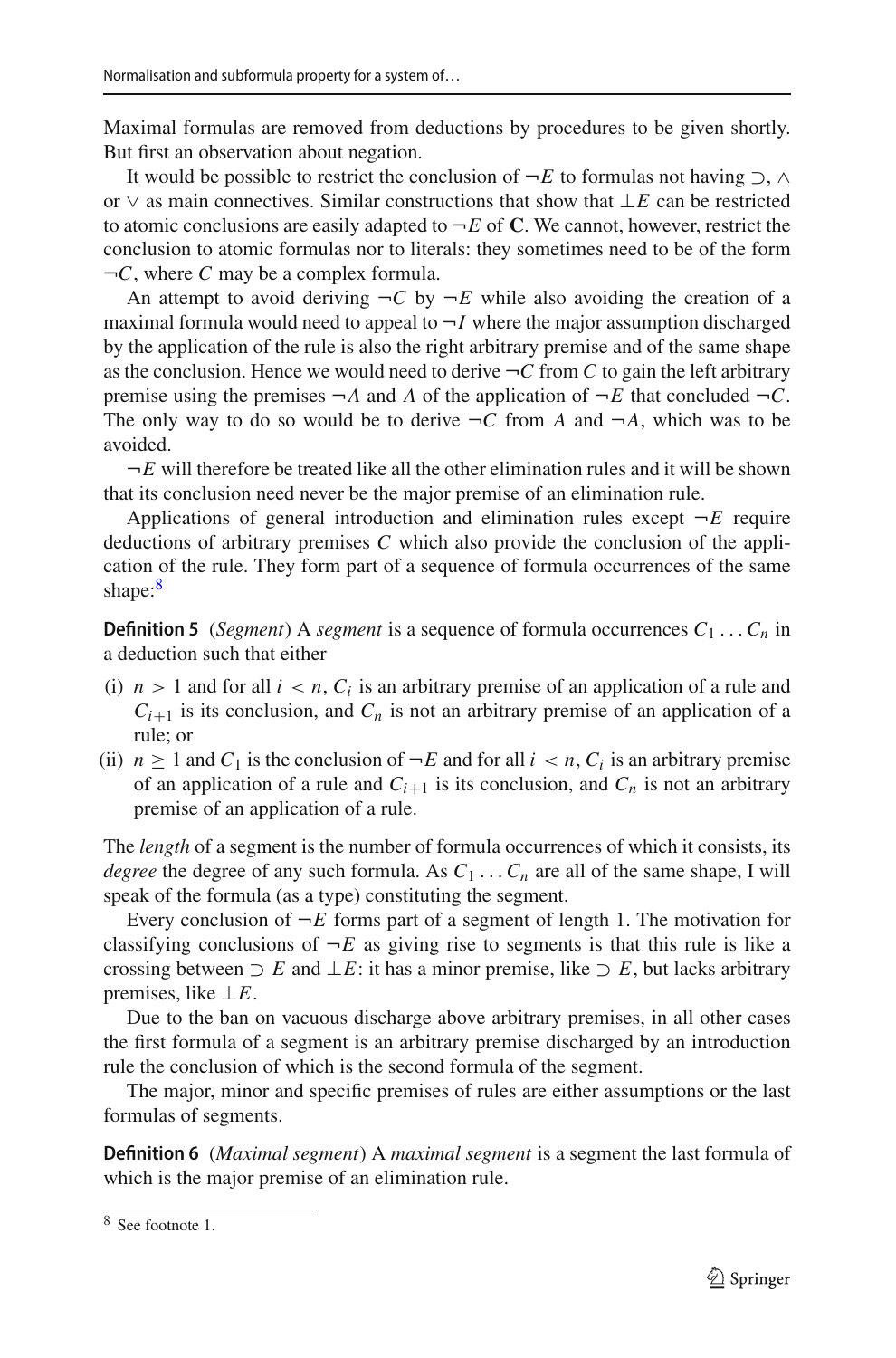Maximal segments are removed from deductions by procedures to be given shortly. It will be a consequence of their successive application that maximal segments the first formula of which is the conclusion of  $\neg E$  are removed from deductions.

**Definition 7** (*Normal form*) A deduction is in *normal form* if it contains neither maximal formulas nor maximal segments.

It will be shown that any deduction can be brought into normal form by successive and systematic application of the procedures to be given now, which remove maximal segments and formulas from deductions. I will call the deduction to which such a procedure is applied the *initial* deduction and the result the *reduced* deduction.

First we need to take care of a minor issue. In the initial deduction, more assumptions of the form *A*∗ *B* or ∗*A* than the maximal formula to be removed by the procedure may be discharged above the arbitrary premise of the introduction rule. There are several ways of dealing with this issue. A fuller discussion of the options is reserved for the companion piece to the present paper which covers intuitionist logic [\[3\]](#page-23-1). Here I will simply adopt the easiest solution to the problem, which consists in the observation that any application of a general introduction rule can be transformed into one that discharges exactly one major assumption. An advantage besides simplicity is that the normalisation theorem for **C** with rules so restricted transposes directly to a system of classical logic with the more common introduction rules in the style of Gentzen and Prawitz. This will be established in the conclusion to the present paper.

Suppose, for instance, one wanted to discharge *n* formula occurrences of the type  $A \vee B$  by an application of  $\vee I$ :

$$
\begin{array}{c}\n\left[\underline{A \vee B} \right]^i, \left[A \vee \underline{B} \right]^i \dots \left[A \vee \underline{B} \right]^i \\
\Sigma \\
\hline\n\Gamma \\
\hline\nC \\
\hline\nC \\
\hline\n\end{array}
$$

Then instead of making this one application of ∨*I*, one can apply it *n* times:

$$
\begin{array}{c}\n\sum \Delta V(B)^1, [A \vee B]^2 \dots [A \vee B]^n \\
\sum \Delta V(B)^1 \cdot \sum \Delta V(B)^1 \\
\Delta V(C) \cdot \sum \Delta V(C) \cdot \sum \Delta V(C) \cdot \sum \Delta V(C) \cdot \sum \Delta V(C) \cdot \sum \Delta V(C) \cdot \sum \Delta V(C) \cdot \sum \Delta V(C) \cdot \sum \Delta V(C) \cdot \sum \Delta V(C) \cdot \sum \Delta V(C) \cdot \sum \Delta V(C) \cdot \sum \Delta V(C) \cdot \sum \Delta V(C) \cdot \sum \Delta V(C) \cdot \sum \Delta V(C) \cdot \sum \Delta V(C) \cdot \sum \Delta V(C) \cdot \sum \Delta V(C) \cdot \sum \Delta V(C) \cdot \sum \Delta V(C) \cdot \sum \Delta V(C) \cdot \sum \Delta V(C) \cdot \sum \Delta V(C) \cdot \sum \Delta V(C) \cdot \sum \Delta V(C) \cdot \sum \Delta V(C) \cdot \sum \Delta V(C) \cdot \sum \Delta V(C) \cdot \sum \Delta V(C) \cdot \sum \Delta V(C) \cdot \sum \Delta V(C) \cdot \sum \Delta V(C) \cdot \sum \Delta V(C) \cdot \sum \Delta V(C) \cdot \sum \Delta V(C) \cdot \sum \Delta V(C) \cdot \sum \Delta V(C) \cdot \sum \Delta V(C) \cdot \sum \Delta V(C) \cdot \sum \Delta V(C) \cdot \sum \Delta V(C) \cdot \sum \Delta V(C) \cdot \sum \Delta V(C) \cdot \sum \Delta V(C) \cdot \sum \Delta V(C) \cdot \sum \Delta V(C) \cdot \sum \Delta V(C) \cdot \sum \Delta V(C) \cdot \sum \Delta V(C) \cdot \sum \Delta V(C) \cdot \sum \Delta V(C) \cdot \sum \Delta V(C) \cdot \sum \Delta V(C) \cdot \sum \Delta V(C) \cdot \sum \Delta V(C) \cdot \sum \Delta V(C) \cdot \sum \Delta V(C) \cdot \sum \Delta V(C) \cdot \sum \Delta V(C) \cdot \sum \Delta V(C) \cdot \sum \Delta V(C) \cdot \sum \Delta V(C) \cdot \sum \Delta V(C) \cdot \sum \Delta V(C) \cdot \sum \Delta V(C) \cdot \sum \Delta V(C) \cdot \sum \Delta V(C) \cdot \sum \Delta V(C) \cdot \sum \Delta V(C) \cdot \sum \Delta V(C) \cdot \sum \Delta V(C) \cdot \sum \Delta V(C) \cdot \sum \Delta V(C) \cdot \sum \Delta V(C) \cdot \sum \Delta V(C) \cdot \sum \Delta V(C) \cdot \sum \Delta V(C) \cdot \sum \Delta V
$$

The cases for the other connectives are similar.

There are now two options: either make the restriction part of the construction of deductions, or first transform a given deduction into one that satisfies the restriction before the reduction procedures are applied. Either option works, as the system with the unrestricted introduction rules and the system with their restricted versions are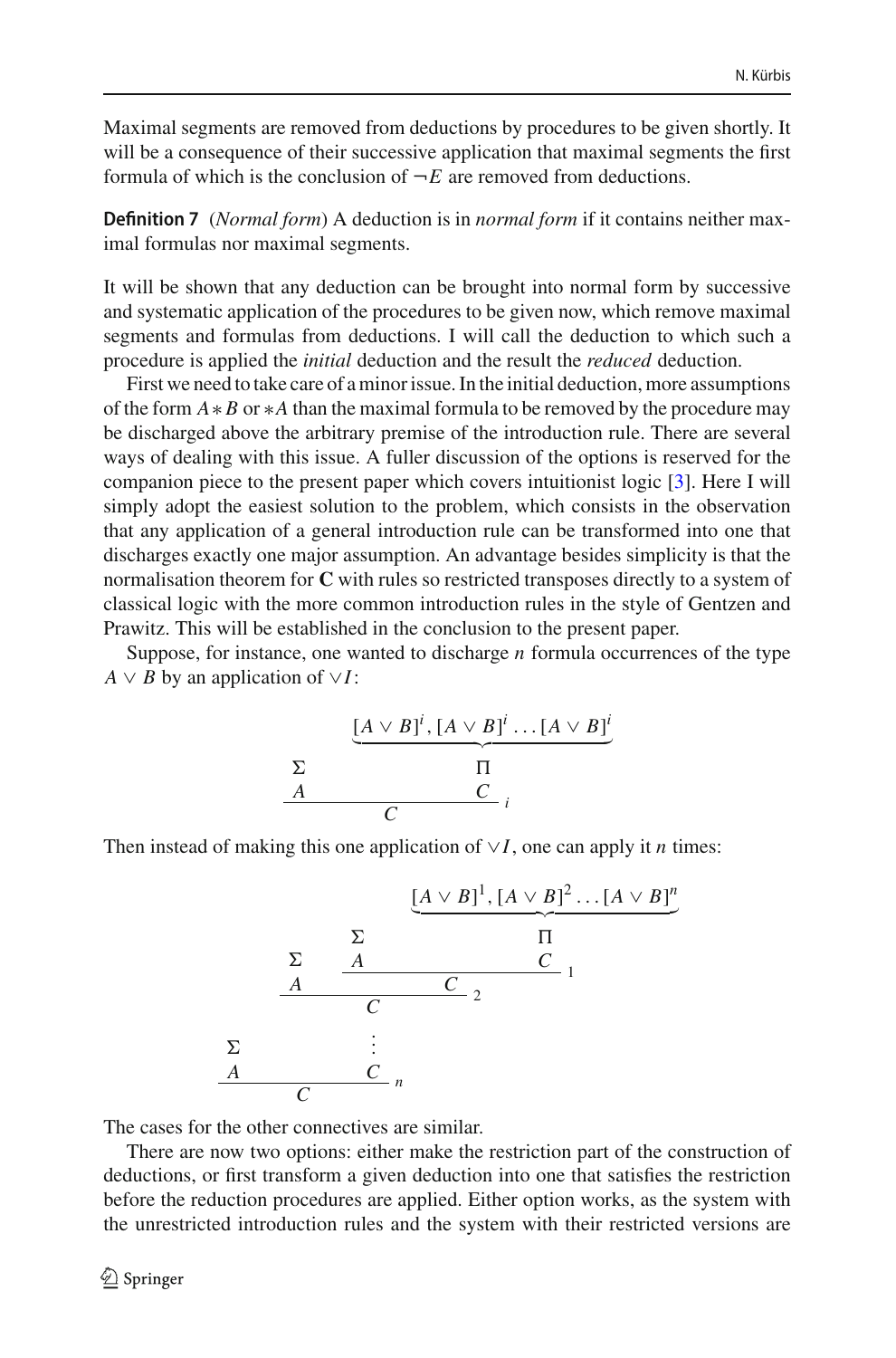evidently equivalent. Obviously any application of a restricted introduction rule is also a correct application of the unrestricted version, and the converse holds in virtue of the following:

**Lemma 1** *Any deduction can be transformed into one in which every application of a general introduction rules discharges exactly one major assumption.*

*Proof* By the ban on vacuous discharge above arbitrary premises, the transformations indicated above and an induction over a suitable measure of the complexity of deductions, e.g. the number of applications of introduction rules discharging multiple formula occurrences of highest degree in a deduction. Take such an application such that no other such application stands above it in the deduction. Applying the transformation reduces the measure. 

Moreover, any sequence of applications of introduction rules as in the example above can be collapsed into one application, so one could, after maximal formulas have been removed from a deduction, also simplify it again in that respect.

As it lends itself to a very straightforward normalisation proof, unless otherwise stated, in the following I assume what I call the *unique discharge convention* on introduction rules: every application of an introduction rule for ∗ discharges exactly one formula occurrence of the form *A* ∗ *B* or ∗ *A*.

Now for the procedures to remove maximal segments and formulas from deductions. Concerning the procedures to remove maximal formulas of the form  $A \supset B$  and  $\neg A$ , observe once more that all discharge happens above arbitrary premises, and so they can be used to conclude any formula. This observation is used to ensure that assumptions that may have been discharged in the initial deduction are also discharged in the reduced deduction: we will reuse certain applications of rules that discharge assumptions in the initial deduction with new arbitrary premises and conclusions in the reduced deduction for the purpose of ensuring the conclusion of the reduced deduction does not depend on more formulas than the conclusion of the initial deduction.

#### *Reduction Procedures for Maximal Formulas*

Maximal formulas are removed from deductions by applying the following *reduction procedures for maximal formulas*, where  $\Pi$ ,  $\Sigma$  above [A], [B] indicate that these deductions are used to conclude each formula occurrence in the assumption class to which *A*, *B* belong (assumption class markers are deleted):

1. The maximal formula is of the form  $A \wedge B$ . Convert the deduction on the left into the deduction on the right:

$$
[A]^i [B]^j \longrightarrow \Sigma_1 \Sigma_2
$$
  
\n
$$
\Pi_1
$$
  
\n
$$
\begin{array}{ccc}\n[A \wedge B]^k & C & \wedge \\
C & & \wedge J & \Pi_1 \\
C & & & C \\
\Sigma_1 & \Sigma_2 & \Pi_2 & & C \\
A & B & D & & D \\
D & & & & D\n\end{array}
$$

 $\mathcal{D}$  Springer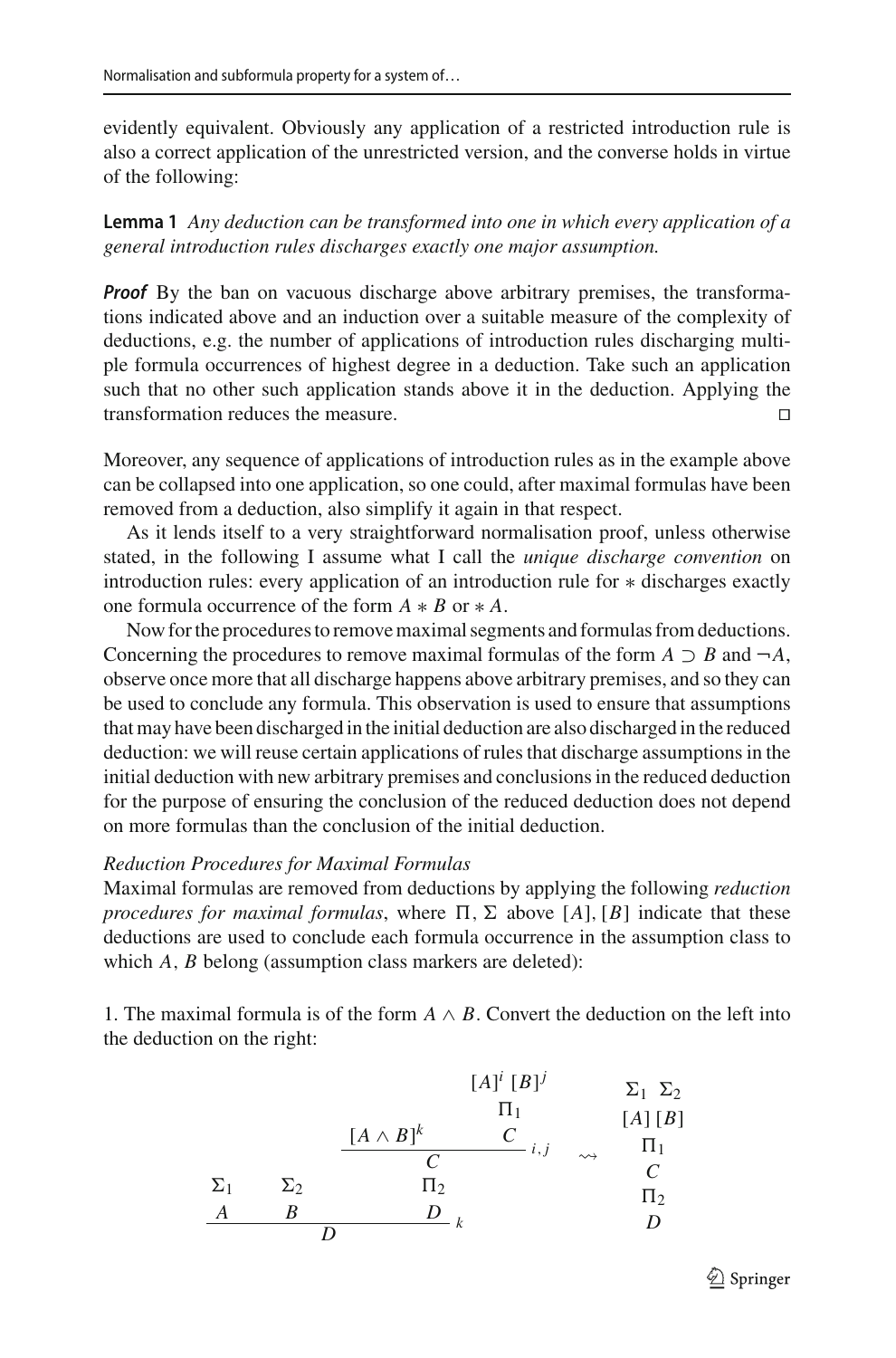2. The maximal formula is of the form  $A \vee B$ . Convert the deduction on the left into the deduction on the right:

|            |                | $[A]$ <sup>i</sup>    | $[B]^j$ |                    | $\Sigma_1$ |
|------------|----------------|-----------------------|---------|--------------------|------------|
|            |                | $\Pi_1$               | $\Pi_2$ |                    | [A]        |
|            | $[A \vee B]^k$ | C                     | C       |                    | $\Pi_1$    |
|            |                | C                     | i, j    | $\rightsquigarrow$ | C          |
| $\Sigma_1$ |                | $\Pi_3$               |         |                    | $\Pi_3$    |
| A          |                | D<br>$\boldsymbol{k}$ |         |                    | D          |
|            |                |                       |         |                    |            |

Similarly for the case where the premise of  $\vee I$  is *B* concluded by  $\Sigma_2$ .

3. The major premise of  $\supset E$  is discharged by  $\supset I$ . Convert the deduction on the left into the deduction on the right:

|   | $[A \supset B]^i$ | $\Pi_1$                          | $[B]^j$<br>$\Pi_2$<br>$\overline{C}$ |                    | Σ<br>[B]<br>$\Pi_2$ |
|---|-------------------|----------------------------------|--------------------------------------|--------------------|---------------------|
| Σ |                   | $\mathcal{C}_{\mathcal{C}}$<br>Ξ |                                      | $\rightsquigarrow$ | C<br>Ξ              |
| B |                   | D                                |                                      |                    | D                   |

4. The major premise of ⊃ *E* is discharged by *T R*. Convert the deduction on the left into the deduction on the right, where  $\Xi^*$  is constituted by applications of rules in  $\Xi$ that discharge assumptions in  $\Pi_1$ :

| $[B]^k$  | $\Pi_1$                     |   |   |
|----------|-----------------------------|---|---|
| $[A]^i$  | $\frac{[A \supset B]^j}{C}$ | A | C |
| $\Sigma$ | $\Sigma$                    |   |   |
| $\Sigma$ | $\Sigma$                    |   |   |
| $\Sigma$ | $\Sigma$                    |   |   |
| $\Sigma$ | $\Sigma$                    |   |   |
| $\Sigma$ | $\Sigma$                    |   |   |
| $\Sigma$ | $\Sigma$                    |   |   |
| $\Sigma$ | $\Sigma$                    |   |   |
| $\Sigma$ | $\Sigma$                    |   |   |
| $\Sigma$ | $\Sigma$                    |   |   |
| $\Sigma$ | $\Sigma$                    |   |   |

 $E^*$  is constructed in the following way. Let  $\rho_1 \dots \rho_n$  be the sequence of applications of rules in  $\Xi$  that discharge assumptions in  $\Pi_1$  from top to bottom. Let  $\rho_1^*$  be an application of the same rule as  $\rho_1$ , with its major, minor and specific premises concluded as in  $\rho_1$  and its arbitrary premises and conclusion replaced by *D*. If  $\rho_1^*$  has only one arbitrary premise, conclude it with the deduction ending in the upper *D* in the schematic representation of the reduction procedure (i.e. it is concluded by  $\Sigma$ , in turn the continuation of  $\Pi_1$  through *A*). If  $\rho_1^*$  has two arbitrary premises, then one is concluded as described previously, and to conclude the other, observe that in that case  $\Xi$ contains a subdeduction of *D* from the conclusion *E* of  $\rho_1$ : append it to the deduction concluding the other arbitrary premise of  $\rho_1$  to conclude the other arbitrary premise of  $\rho_1^*$ , deleting redundant applications of rules (i.e. those discharging assumptions that do not stand above that arbitrary premise of  $\rho_1$ ). Continue in the same way with  $\rho_2$ until you reach ρ*n*.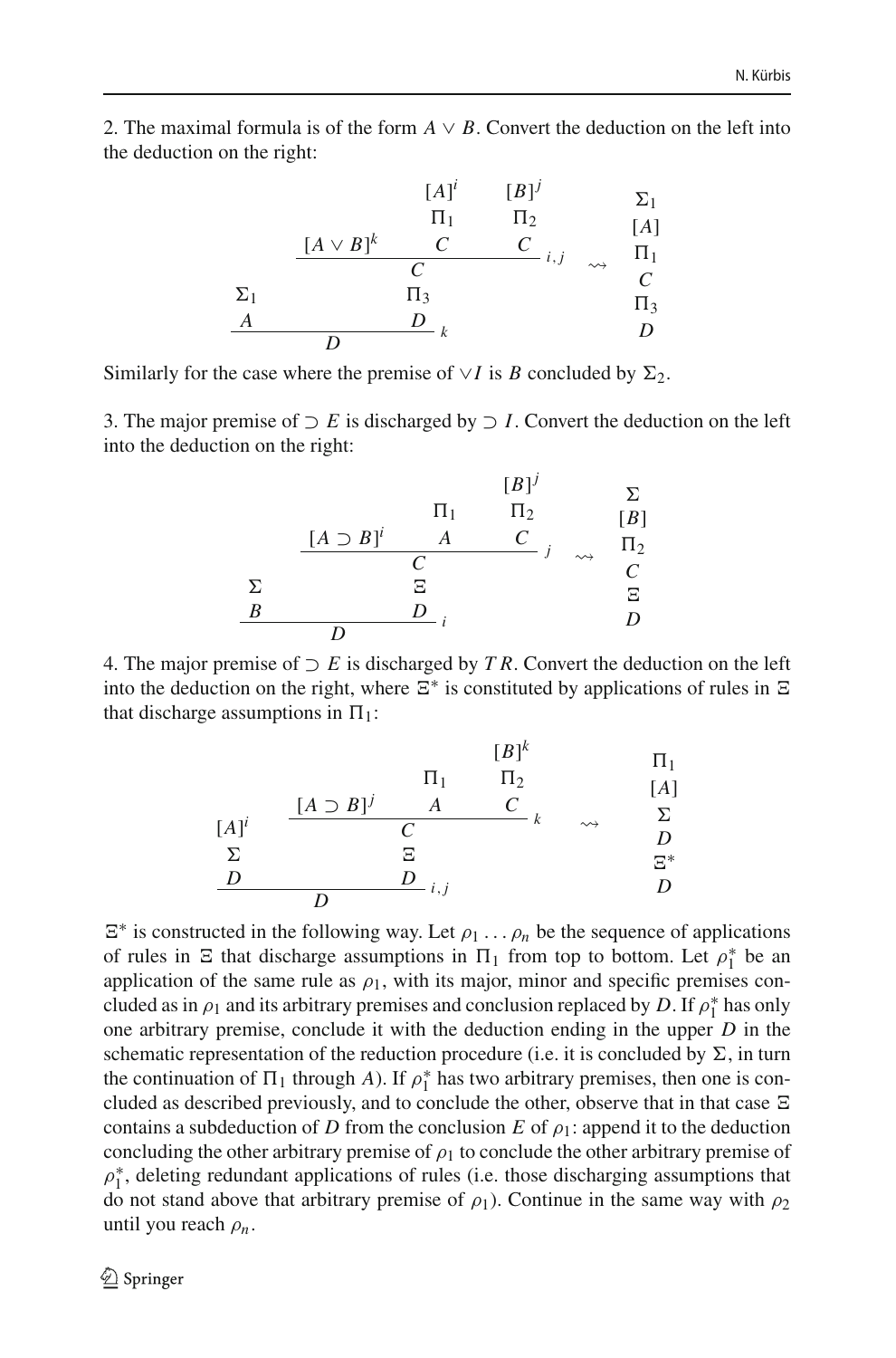Examples of applications of the reduction procedures will make this more concrete, and I will give two shortly. For now, notice that the reduction procedure removes the maximal formula  $A \supset B$  without introducing any new ones, as it only uses (some of the) material already present in  $\Xi$ .

5. The maximal formula is of the form  $\neg A$ . Convert the deduction on the left into the deduction on the right, where  $\Xi^*$  is constructed from all those applications of rules in  $\Xi$  that discharge assumptions in  $\Pi_1$  as in the previous reduction procedure:

$$
\begin{array}{ccc}\n & \Pi & \Pi \\
[A]^i & \xrightarrow{[-A]^j} A & [A] \\
\Sigma & \Sigma & \longrightarrow & \Sigma \\
C & C & i,j & \Sigma^* \\
C & C & C\n\end{array}
$$

This completes the reduction procedures for maximal formulas.

*Examples* Let's illustrate the method of reusing rules that discharge assumptions in the reduced assumption with two examples. First, suppose there is a sole application of a rule below the major premise discharged by  $\neg I$  and above its right arbitrary premise that discharges an assumption above the minor premise of  $\neg E$ , and let it be  $\vee E$ :

$$
[B]^{1}
$$
\n
$$
\begin{array}{c|cc}\n & & & [B]^{1} \\
 & & \Pi & \\
\hline\nC & & & [E]^{2} \\
E_{1} & & \Xi_{2} & \Xi_{3} \\
E_{2} & & \Xi_{3} & \\
E_{3} & & D & \\
\Sigma & & \Xi_{4} & \\
F & & F & \\
\hline\n & F & & \\
\hline\n\end{array}
$$
\n
$$
[B]^{1}
$$
\n
$$
[E]^{2}
$$
\n
$$
[E]^{2}
$$
\n
$$
[E]^{2}
$$
\n
$$
[E]^{2}
$$
\n
$$
[E]^{2}
$$
\n
$$
[E]^{2}
$$
\n
$$
[E]^{2}
$$
\n
$$
[E]^{2}
$$
\n
$$
[E]^{2}
$$
\n
$$
[E]^{2}
$$
\n
$$
[E]^{2}
$$
\n
$$
[E]^{2}
$$
\n
$$
[E]^{2}
$$
\n
$$
[E]^{2}
$$
\n
$$
[E]^{2}
$$
\n
$$
[E]^{2}
$$
\n
$$
[E]^{2}
$$
\n
$$
[E]^{2}
$$
\n
$$
[E]^{2}
$$
\n
$$
[E]^{2}
$$
\n
$$
[E]^{2}
$$
\n
$$
[E]^{2}
$$
\n
$$
[E]^{2}
$$
\n
$$
[E]^{2}
$$
\n
$$
[E]^{2}
$$
\n
$$
[E]^{2}
$$
\n
$$
[E]^{2}
$$
\n
$$
[E]^{2}
$$
\n
$$
[E]^{2}
$$
\n
$$
[E]^{2}
$$
\n
$$
[E]^{2}
$$
\n
$$
[E]^{2}
$$
\n
$$
[E]^{2}
$$
\n
$$
[E]^{2}
$$
\n
$$
[E]^{2}
$$
\n
$$
[E]^{2}
$$
\n
$$
[E]^{2}
$$
\n
$$
[E]^{2}
$$
\n
$$
[E]^{2}
$$
\n
$$
[E]^{2}
$$
\n
$$
[E]^{2
$$

In this case any applications of rules in  $\Xi_2$  can only be of  $\neg E$ , and any application of a rule in  $\Xi_4$  that discharges assumptions (i.e. rules other than  $\neg E$ ) discharge them in  $\Xi_2$ .  $\Xi$  of the schematic representation of the reduction procedure for maximal formulas of the form  $\neg A$  is constituted by  $\Xi_1$ ,  $\Xi_2$ ,  $\Xi_3$ ,  $\Xi_4$  in the example.  $\Xi^*$  consists of an application of  $\vee E$  with its major premise derived by  $\Xi_1$ , its first arbitrary premise derived by  $\Pi$  and  $\Sigma$ , and the second arbitrary premise derived by  $\Sigma_3$  and applications of those rules of  $\Xi_4$ , call them  $\Xi_4^*$ , that do not discharge assumptions in  $\Xi_2$  (these become redundant). The reduced deduction is:

$$
\begin{array}{cc}\n[B]^{1} & [E]^{2} \\
\P & \Xi_{3} \\
[A] & [D] \\
\Xi_{1} & \Sigma & \Xi_{4}^{*} \\
B \vee E & F & F \\
F & & & \n\end{array}
$$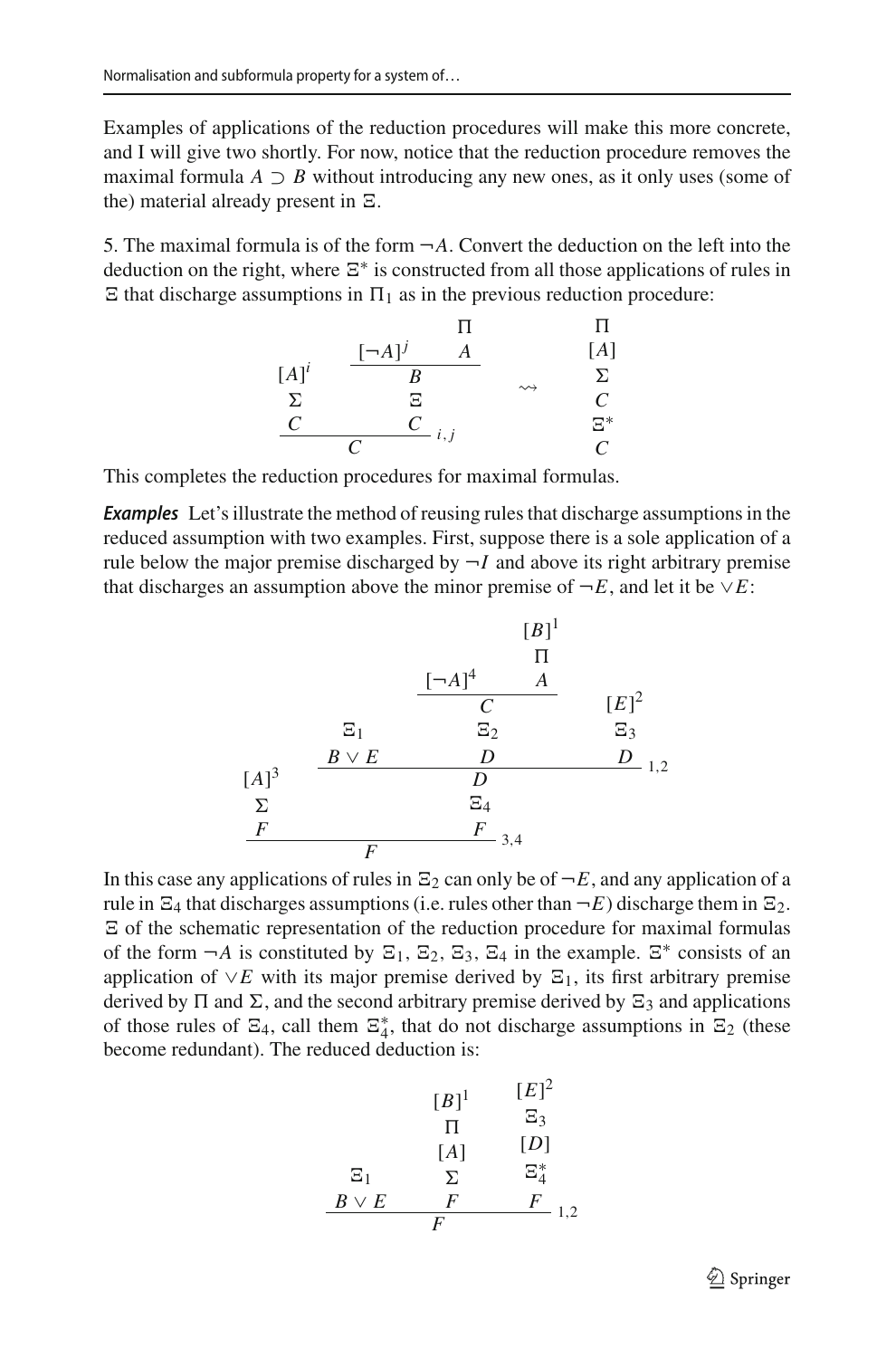As all discharge happens above arbitrary premises, we could also first permute the application of ∨*E* in the initial deduction downwards to conclude with *F*. This would duplicate  $\Xi_4$  and in most cases create redundant applications of rules in the copy of  $\Xi_4$ under  $\Xi_3$ , which are to be removed. Then apply the reduction procedure. The result would be the same in this example, but in the general case this method is not enough, as applying the reduction procedure removes  $\Xi_2$  from the deduction, and some of it may be needed to discharge assumptions in  $\Pi$ : these rules would still have to be reused somehow.

Now consider the case in which there are more than one applications of rules discharging assumptions above the minor premise *A* of  $\neg E$  in the initial deduction, and let  $\vee E$  be the top-most such rule. Then all other applications of such rules are in  $\Xi_4$ , and  $\Xi_2$  can disappear in the reduction procedure without loss. After concluding *F* by  $\vee E$ , the deduction needs to continue with those rules of  $\Xi_4$  that discharge assumptions in  $\Pi$ . This poses no further problem: as discharge happens above arbitrary premises, we can apply the relevant rules of  $\Xi_4$  with *F* as the arbitrary premises and conclusions, deriving the major, minor, specific and remaining arbitrary premise (if any) as in  $\Xi$ .

As a second example, suppose *T R* is the top most application of a rule below the major premise discharged by  $\neg I$  and above its right arbitrary premise that discharges an assumption above the minor premise of  $\neg E$ :



Then  $\Xi$  of the schematic representation of the reduction procedure for maximal formulas of the form  $\neg A$  is constituted by  $\Sigma_1$ ,  $\Sigma_2$ ,  $\Sigma_3$ .  $\Sigma^*$  consists of an application of *TR* with its left arbitrary premise concluded by  $\Sigma$ ,  $\Pi$ , and its right arbitrary premise concluded by  $\Xi_2$  and those applications of  $\Xi_3$ , call them  $\Xi_3^{*1}$ , needed to derive *F* from *D*, and with its conclusion followed by applications of the rules of  $\Xi_3$ , call them  $\Xi_3^{*2}$ , that discharge assumptions in  $\Pi$ . The reduced deduction is:

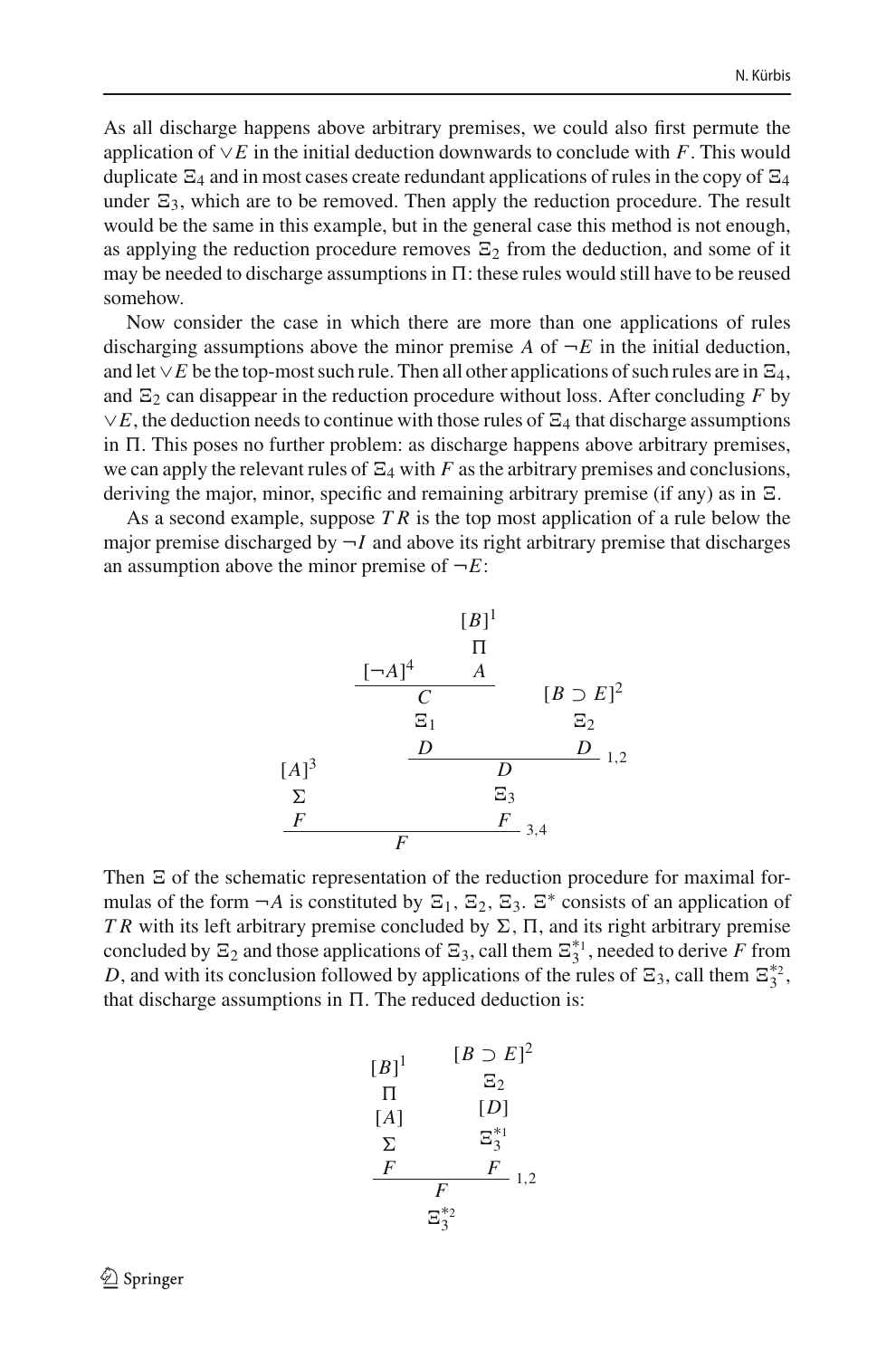Once more, as all discharge happens above arbitrary premises, constructing  $\Xi_3^{*2}$  from  $\Xi_3$  poses no further problem.

**C** has 10 rules, 4 of which are elimination rules. So there are 40 permutative reduction procedures. Most of them are handled by permuting the application of the elimination rule upwards. The 4 cases where the major premise of an elimination rule is concluded by  $\neg E$  do not really involve any permutation upwards, but I will class them with the permutative reduction procedures. None of this presents any difficulty, so I will only give some of the permutativereduction procedures as examples, the others being similar.

#### *Premutative Reduction Procedures for Maximal Segments*

1. The major premise of ⊃ *E* is derived by ∨*I*. Convert the deduction on top into the deduction below:

$$
\begin{array}{ccc}\n & [A \vee B]^i \\
\Pi_1 & \Pi_2 & [D]^j \\
\underline{A} & C \supset D & i \\
E & & \\
\end{array}
$$
\n
$$
\begin{array}{ccc}\n & \Sigma_1 & \Sigma_2 \\
\hline\nE & & \\
\end{array}
$$
\n
$$
\begin{array}{ccc}\n & \Sigma_2 & \Sigma_1 \\
 & \Sigma_2 & \\
\hline\n\end{array}
$$
\n
$$
\begin{array}{ccc}\n & [A \vee B]^i & [D]^j \\
 & \Pi_2 & \Sigma_1 & \Sigma_2 \\
\hline\nE & & \\
E & \\
\end{array}
$$

2. The major premise of  $\supset E$  is derived by  $\supset I$ . Convert the deduction on top into the deduction below:

$$
[A \supset B]^j
$$
\n
$$
\Pi_1 \qquad \Pi_2 \qquad \qquad [D]^k
$$
\n
$$
\underline{B} \qquad \underline{C \supset D} \qquad \underline{C} \qquad \Sigma_1 \qquad \Sigma_2
$$
\n
$$
\underline{C \supset D} \qquad \underline{C} \qquad \qquad E
$$
\n
$$
\Leftrightarrow
$$
\n
$$
[A \supset B]^j \qquad \qquad [D]^k
$$
\n
$$
\Pi_2 \qquad \qquad \Sigma_1 \qquad \qquad \Sigma_2
$$
\n
$$
\Pi_1 \qquad \qquad \underline{C \supset D} \qquad \qquad \underline{C} \qquad \qquad E
$$
\n
$$
\underline{B} \qquad \qquad \qquad \underline{E} \qquad \qquad j
$$

3. The major premise of ⊃ *E* is derived by ∧*E*. Convert the deduction on top into the deduction below: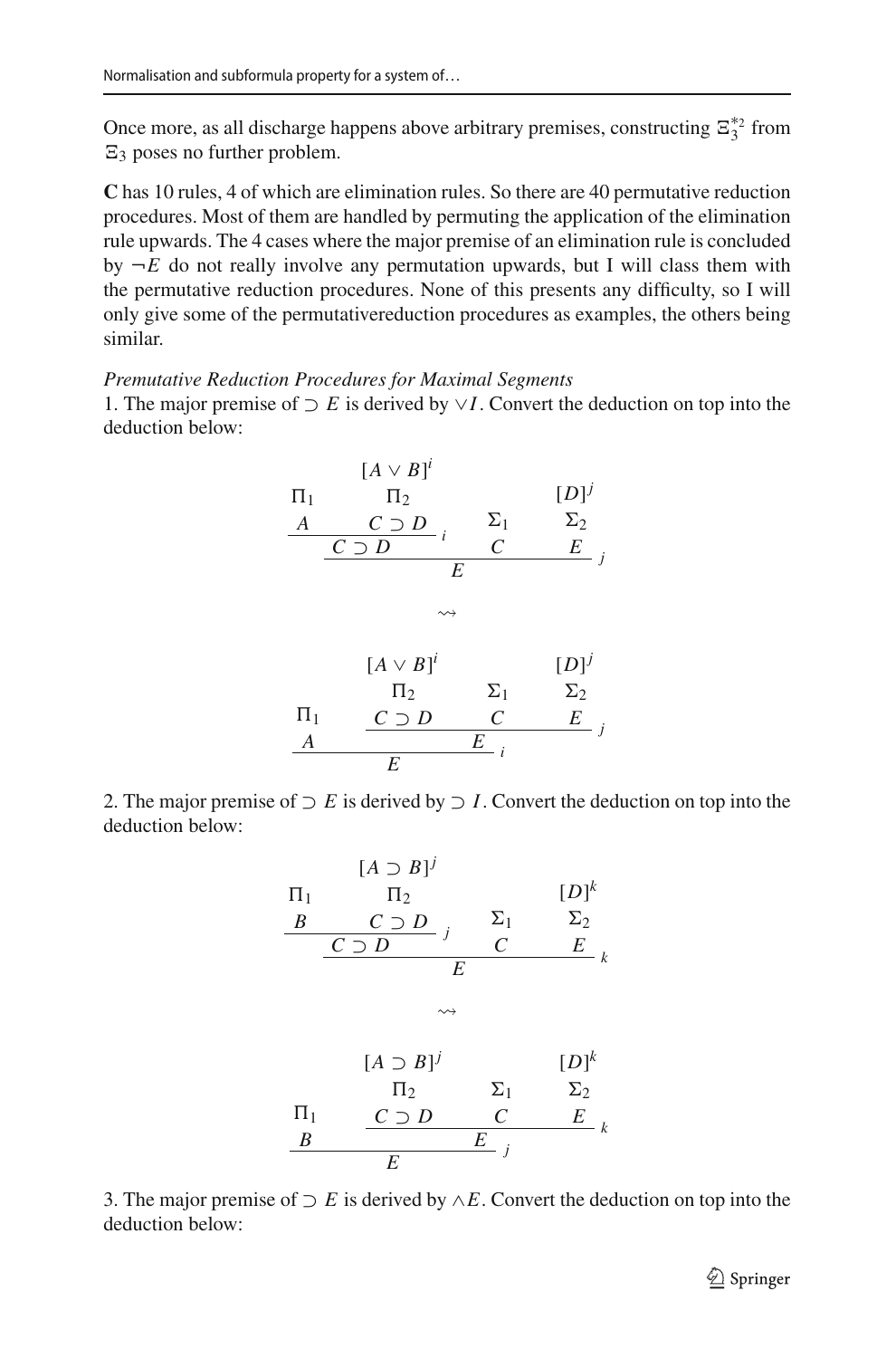$$
[A]^i [B]^j
$$
\n
$$
\Pi_1 \qquad \Pi_2 \qquad \qquad [D]^k
$$
\n
$$
\begin{array}{c|ccccc}\nA \wedge B & C \supset D & i, j & C & E \\
\hline\nC \supset D & i, j & C & E & \\
\hline\n\downarrow & & & & \\
\hline\n\downarrow & & & & \\
\hline\n\downarrow & & & & \\
\hline\n\downarrow & & & & \\
\hline\n\downarrow & & & & \\
\hline\n\downarrow & & & & \\
\hline\n\downarrow & & & & \\
\hline\n\downarrow & & & & \\
\hline\n\downarrow & & & & \\
\hline\n\downarrow & & & & \\
\hline\n\downarrow & & & & & \\
\hline\n\downarrow & & & & & \\
\hline\n\downarrow & & & & & \\
\hline\n\downarrow & & & & & \\
\hline\n\downarrow & & & & & \\
\hline\n\downarrow & & & & & \\
\hline\n\downarrow & & & & & \\
\hline\n\downarrow & & & & & \\
\hline\n\downarrow & & & & & \\
\hline\n\downarrow & & & & & \\
\hline\n\downarrow & & & & & & \\
\hline\n\downarrow & & & & & & \\
\hline\n\downarrow & & & & & & \\
\hline\n\downarrow & & & & & & \\
\hline\n\downarrow & & & & & & \\
\hline\n\downarrow & & & & & & \\
\hline\n\downarrow & & & & & & \\
\hline\n\downarrow & & & & & & \\
\hline\n\downarrow &
$$

4. The major premise of  $\neg E$  is derived by *TR*. Convert the deduction to the left of  $\rightsquigarrow$ into the one on its right:

$$
\begin{array}{ccc}\n[A]^i & [A \supset B]^j & [A]^i & [A \supset B]^j \\
\pi_1 & \pi_2 & \pi_1 & \pi_1 & \pi_2 & \pi_1 \\
\hline\n\n-\underline{C} & \neg C & i, j & \underline{C} & \underline{C} & \underline{C} \\
\hline\n& D & D & D & \underline{D} & \underline{D} \\
\end{array}
$$

5. In the case a major premise of an elimination rule is concluded by  $\neg E$ , remove the application of the elimination rule and use  $\neg E$  to conclude the discharged assumption(s) of (one of) the side deductions concluding with an arbitrary premise instead. For instance, convert the deduction to the left of  $\rightsquigarrow$  into the one on its right:

|            |         |                    | $[C]^2$             |                    |          | $\Pi_2$ |
|------------|---------|--------------------|---------------------|--------------------|----------|---------|
| $\Pi_1$    | $\Pi_2$ | $[B]$ <sup>1</sup> |                     |                    | $\neg A$ |         |
| $\neg A$   |         |                    | $\Sigma_1$          | $\rightsquigarrow$ | [B]      |         |
| $B \vee C$ |         |                    | 1 <sub>2</sub><br>. |                    |          |         |
|            |         |                    |                     |                    |          |         |
|            |         |                    |                     |                    |          |         |

Alternatively, we could have concluded C by $\neg E$  and used  $\Sigma_2$  to conclude D. The normal form of deductions is therefore not unique.

This completes the permutative reduction procedures.

Repeated application of a permutative reduction procedure reduces the length of a maximal segment by permuting applications of elimination rules upwards in the deduction. As noted earlier, the first formula of a segment can only be one discharged by an introduction rule, and so repeated application of a permutative reduction procedure turns a maximal segment into a maximal formula. At the top of every maximal segment, there stands a maximal formula, so to speak.

**Definition 8** (*Rank of deductions*) The *rank* of a deduction  $\Pi$  is the pair  $\langle d, l \rangle$ , where  $d$  is the highest degree of a maximal formula or maximal segment in  $\Pi$  or 0 if there is none, and *l* is the sum of sum of the lengths of maximal segments of highest degree and number of maximal formulas in  $\Pi$ .  $\langle d, l \rangle$  <  $\langle d', l' \rangle$  iff either (i)  $d < d'$  or (ii)  $d = d'$  and  $l' < l'$ .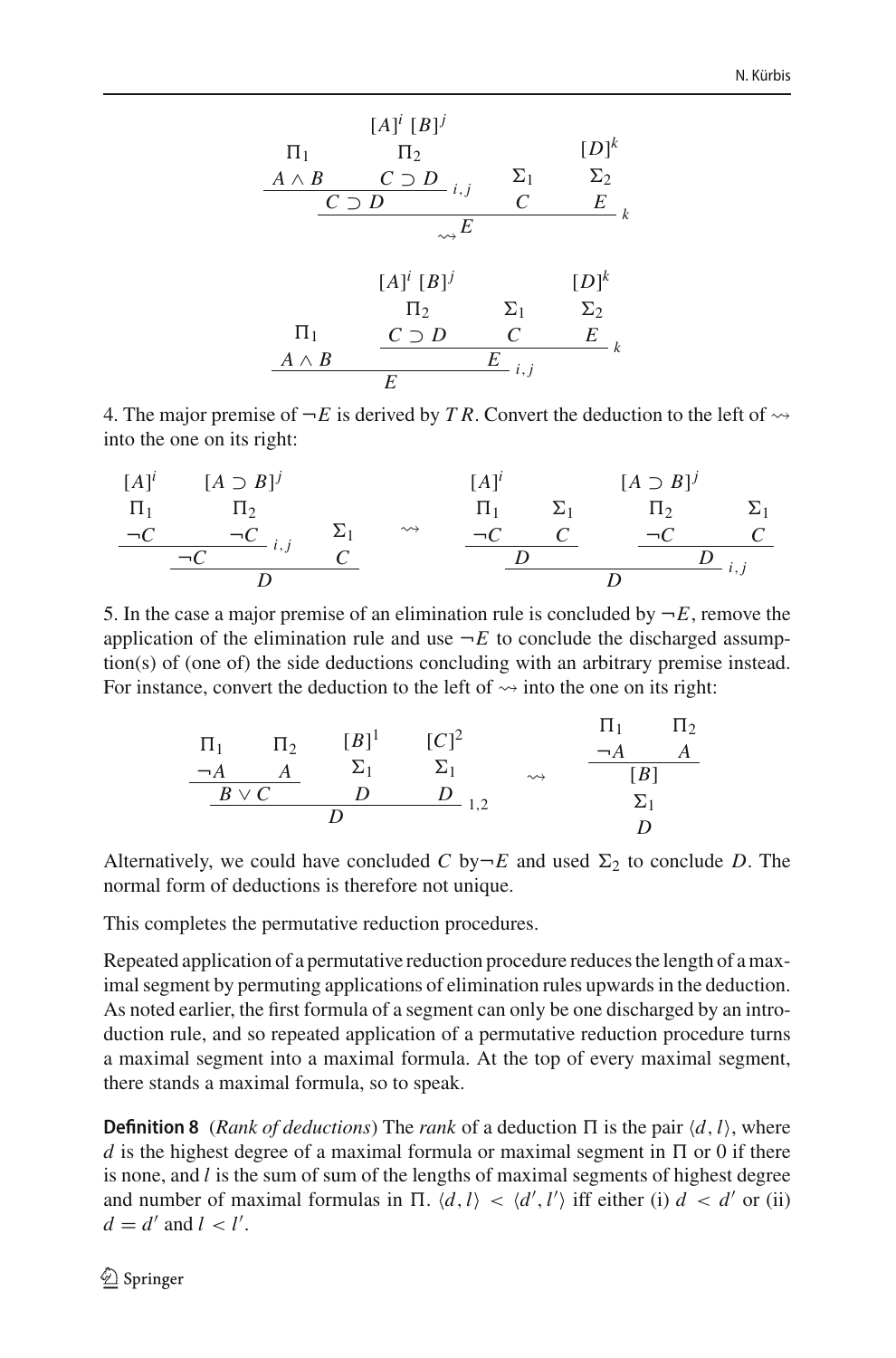Applying reduction procedures for maximal formulas cannot introduce new maximal formulas into the reduced deduction, but it may increase the lengths of maximal segments that were in the initial deduction. $9$  In the case of maximal formulas of form  $A \wedge B$ , this can happen if *A* is concluded by a rule in  $\Sigma_1$  or *B* is in  $\Sigma_2$  (i.e.  $\Sigma_1$  or  $\Sigma_2$  is not empty) and some formula occurrence in the assumption class to which the formulas discharged by  $\land E$  belong is the major premise of an elimination rule in  $\Pi_1$ . Similarly for maximal formulas of the form  $A \vee B$ . In the case of maximal formulas of the form  $A \supset B$ , this can happen in reduction procedure 3 if *B* is concluded by a rule in  $\Sigma$  (i.e.  $\Sigma$  is not empty) and some formula occurrence in the assumption class to which the formulas discharged by  $\supset E$  belong is the major premise of an elimination rule in  $\Pi_2$ , and in reduction procedure 4 if *A* is concluded by a rule in  $\Pi_1$  (i.e.  $\Pi_1$  is not empty) and some formula occurrence in the assumption class to which the minor assumptions discharged by *T R* belong is the major premises of an elimination rule in  $\Sigma$ . The case of maximal formulas of the form  $\neg A$  is similar to the last one with *TR*.

Any maximal segment that suffers an increase in length as a result of a reduction procedure is, however, of lower degree than the maximal formula removed, as the formula that form part of the segment are subformulas of the latter. Hence applying a reduction procedure for maximal formulas cannot increase the rank of a deduction.

An application of a permutative reduction procedure reduces the length of a maximal segment by 1 or removes it entirely, if the maximal segment is of length 1 (i.e. it is the conclusion of  $\neg E$  and major premise of an elimination rule). In the latter case, another maximal segment is also reduced by 1, namely should the conclusion *D* in the schematic representation of the procedure above form part of a maximal segment. The other permutative reduction procedures may increase the lengths of maximal segments that were in the initial deduction. To ensure the decrease of the rank of a deduction, the permutative reduction procedures must be applied with a strategy.

<span id="page-16-1"></span>Adopting the convention that a deduction that already is in normal form converts into itself, we have:

### **Theorem 1** *Any deduction in C can be converted into a deduction in normal form.*

**Proof** By Lemma 1, it suffices to consider deductions in which introduction rules discharge exactly one major assumption. The theorem follows by the considerations of the paragraphs immediately preceding the theorem and an induction over the rank of deductions. Applying reduction procedures for maximal formulas cannot increase the rank of a deduction, and as a maximal formula is removed, applying a reduction procedure to a maximal formula of highest degree decreases the rank of the deduction. Permutative reduction procedures must be applied so as to avoid an increase of a length of segments of highest degree. This can be achieved by applying one to a maximal segment of highest degree such that no maximal segment of highest degree stands above it in the deduction. This reduces the rank of the deduction. 

<span id="page-16-2"></span>The deduction in normal form has the same undischarged assumptions as the initial deduction:

<span id="page-16-0"></span><sup>9</sup> It may also shorten maximal segments, i.e. if the arbitrary premises marked by *C* or *D* in the reduction procedures form part of one.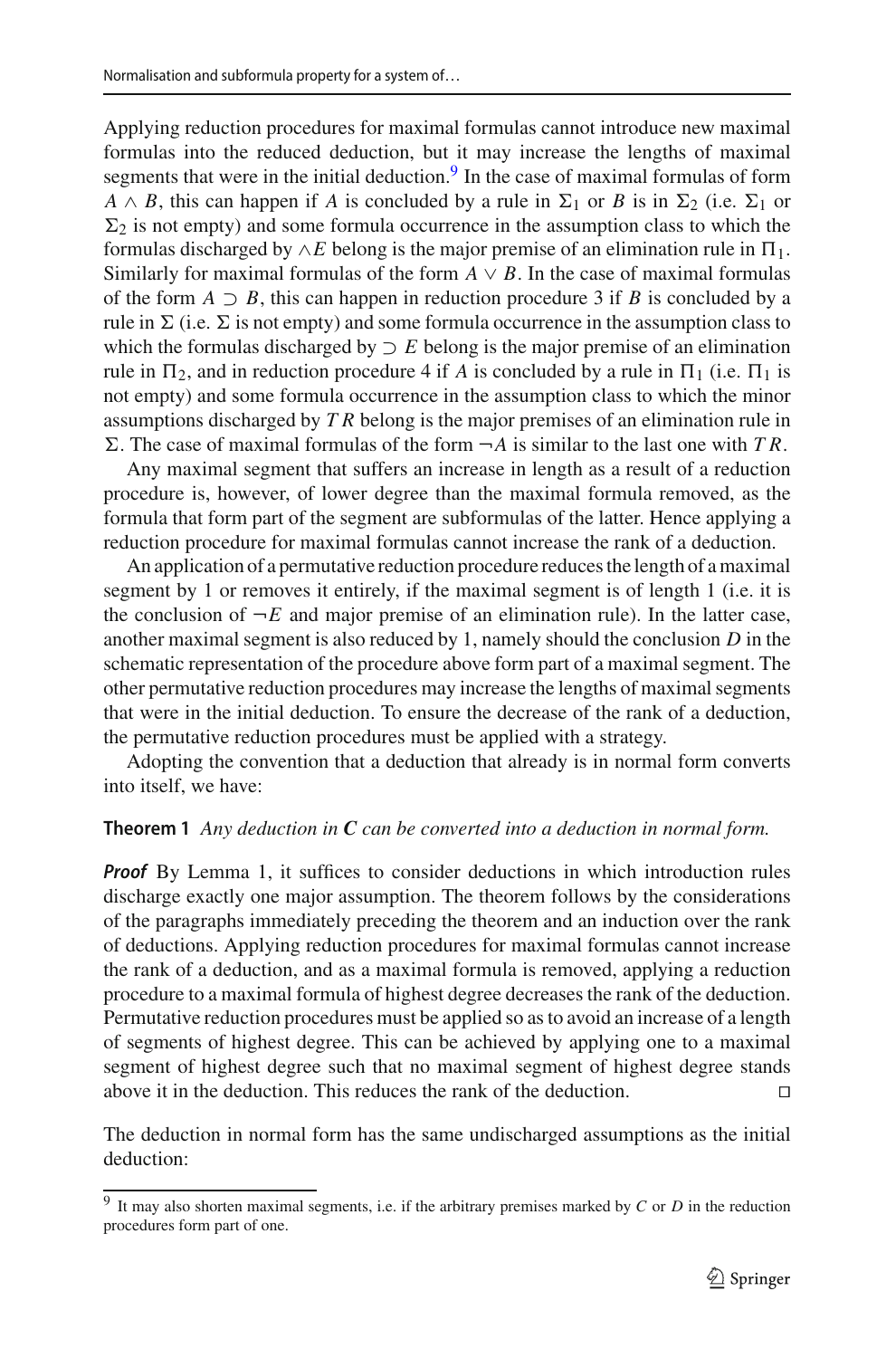**Theorem 2** *For any deduction in C, there is a deduction in normal form of the same conclusion from the same undischarged assumptions.*

*Proof* By theorem [1](#page-16-1) and the ban on vacuous discharge.

This is a noteworthy difference to normalisation in Gentzen's and Prawitz's systems of classical intuitionist logic, where during the course of the normalisation procedure typically some undischarged assumptions of the deduction are removed together with maximal formulas above which they occur.

<span id="page-17-0"></span>The form of normal deductions has other noteworthy features:

**Theorem 3** If  $\Pi$  *is a deduction in normal form, then all major premises of elimination rules are (discharged or undischarged) assumptions of*  $\Pi$ .

*Proof* This is a consequence of the way the permutative reduction procedures are applied in normalisation. 

Deductions in normal form in **C** are particularly perspicuous.

**Definition 9** (*Subformula property*) A deduction  $\Pi$  of a conclusion C from the undischarged assumptions  $A_1 \ldots A_n$  has the *subformula property* if every formula on the deduction is a subformula either of *C* or of  $A_1 \ldots A_n$ .

The crucial detail of deductions in normal form in **C** that ensures that they enjoy the subformula property is that the major premise  $\neg A$  of  $\neg E$  is not the major assumption discharged by  $\neg I$ , and because the minor assumption discharged by *TR* is a subformula of the major assumption, which is not the major premise of  $\supset E$ . To prove the subformula property formally, we need the notion of a branch:

### **Definition 10** (*Branch*)

A *branch* in a deduction is a sequence of formula occurrences  $\sigma_1 \dots \sigma_n$  such that  $\sigma_1$ is an assumption of the deduction that is neither discharged by an elimination rule nor the major assumption discharged by an introduction rule other than  $\neg I$  or *TR*,  $\sigma_n$  is either the conclusion of the deduction or the minor premise of  $\supset E$  or  $\neg E$ , and for each  $n > i$ :

- (i) if  $\sigma_i$  is the major premise of an elimination rule other than  $\neg E$ ,  $\sigma_{i+1}$  is an assumption discharged by it, and if it is the major premise of  $\neg E$ ,  $\sigma_{i+1}$  is the conclusion of the rule;
- (ii) if  $\sigma_i$  is the specific premise of an introduction rule,  $\sigma_{i+1}$  is a major assumption discharged by it;
- (iii) and if  $\sigma_i$  is an arbitrary premise (of an introduction or an elimination rule rule),  $\sigma_{i+1}$  is the conclusion of the rule.

**Definition 11** (*Order of branches*) A branch is of order 0 if its last formula is the conclusion of the deduction; it is of order  $n + 1$  if its last formula is the minor premise of ⊃ *E* or of ¬*E* such that its major premise is on a branch of order *n*.

A branch of order 0 is also called a *main branch* in the deduction.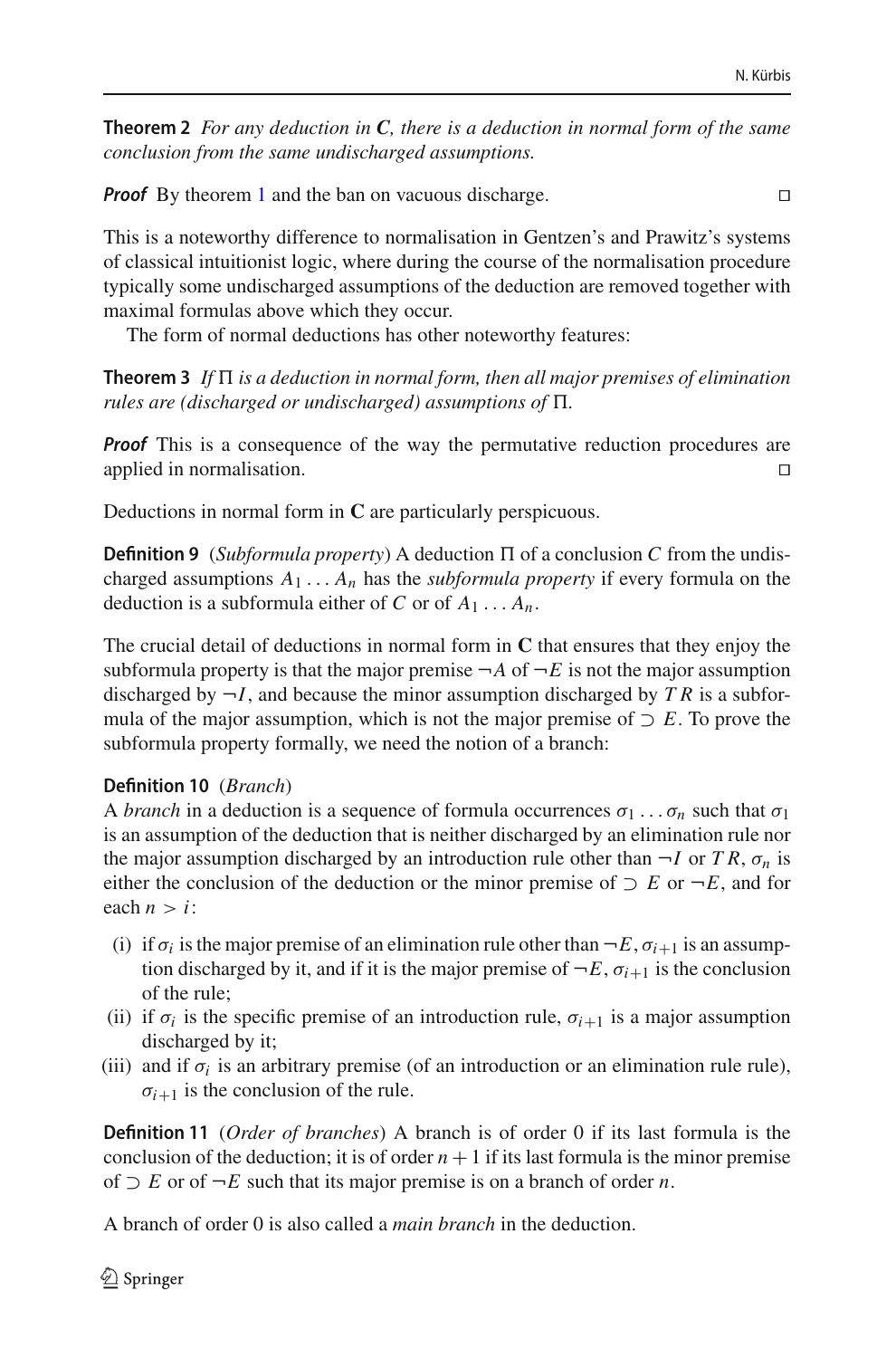**Corollary 1** *If any major premises of elimination rules are on a branch in a deduction in normal form, then they precede any major assumptions discharged by introduction rules that are on the branch.*

*Proof* By theorem [3,](#page-17-0) the major premises of elimination rules that occur on a branch in a deduction in normal form are assumptions. Hence they are not the last formulas of any segments, and in particular they are not the last formulas of any segments beginning with discharged major assumptions of introduction rules.

*T R* and ¬*I* are introduction rules without specific premises. Branches move from their premises to their conclusions. A branch in a deduction in **C** begins with an undischarged assumption or an assumption discharged by  $\neg I$  or *T R*. If an assumption discharged by  $TR$  or  $\neg I$  was also an arbitrary premise of the rule, there would be vacuous discharge above the other arbitrary premises. But vacuous discharge was banned. Hence the assumptions discharged by  $TR$  and  $\neg I$  can only be major, minor or specific premises of rules. In deductions in normal form, the first option does not occur in case of the major assumptions discharged. Hence the major assumptions discharged by *TR* and  $\neg I$  are minor premises of  $\neg E$ ,  $\supset E$  or specific premises of ⊃ *I* or ∨*I*, and consequently subformulas of other formulas on the deduction. The minor premises discharged by  $TR$  and  $\neg E$  are subformulas of the major premises discharged. This, in a nutshell, guarantees that deductions in normal form enjoy the subformula property.

A branch in a deduction in normal form in **C** can be partitioned into an *E-part*, the first part of the branch, which consists of major premises of elimination rules, and an *I-part*, which consists of sequences of segments that are the major assumptions discharged by introduction rules. Separating the two parts is the *minimal formula* or *minimal segment*. Either part may be empty: some branches in normal deductions consist of only an E-part, some of only an I-part, and in the case of a deduction that consists of a single formula *A*, both parts are empty and there is only a minimal formula.

For brevity we may speak of a segment being the premise, conclusion or discharged assumption of the rule of which its last or first formula is the premise, conclusion or discharged assumption.

<span id="page-18-0"></span>An induction over the order of branches establishes the following result:

#### **Corollary 2** *Deductions in normal form have the subformula property.*

*Proof* By inspection of the rules and an induction over the order of branches. Consider a branch of order 0. If it has an E-part, it begins with a sequence of formulas and segments that are major premises of elimination rules, going from major premise to assumption discharged by the elimination rule, until it reaches a specific formula of an introduction rule, and then continues with segments discharged by introduction rules, until it reaches the conclusion of the deduction. All formulas in the latter part of the branch are subformulas of the conclusion of the deduction. All the formulas on the former part of the branch are subformulas of an assumption that remains undischarged in the deduction. If the branch does not have an E-part, it begins with specific premises of introduction rules. This is because the major assumptions discharged by *T R* and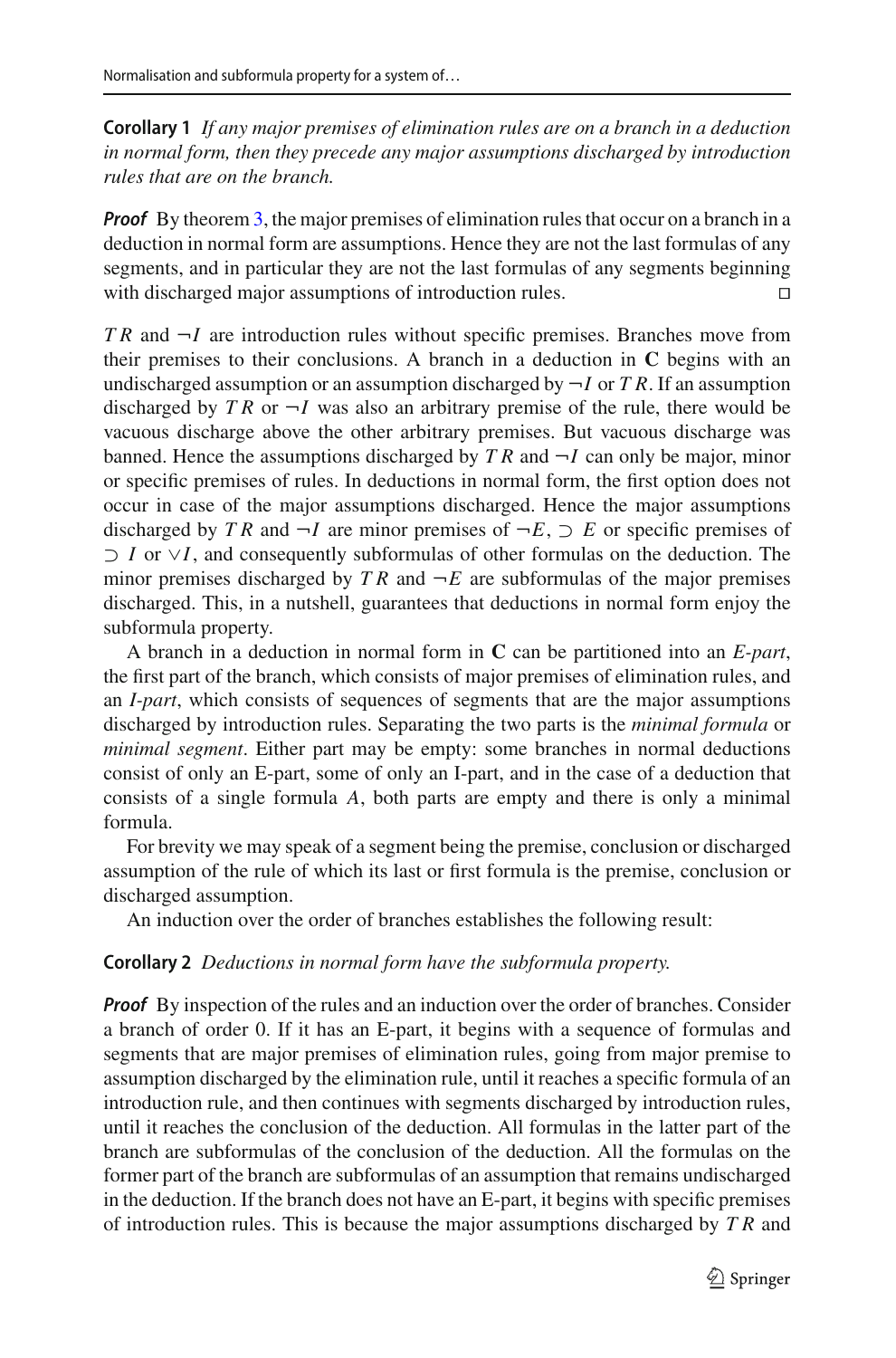$\neg E$  form branches consisting of only a minimal formula, because due to the normal form of the deduction and the ban on vacuous discharge, they can only be the specific premises of introduction rules. In a deduction in normal form branches beginning with the major assumptions discharged by  $TR$  and  $\neg I$  cannot contain any major premises of elimination rules. Hence the major assumptions discharged by *T R* and  $\neg I$  are subformulas of the final formula of the branch, and therefore so are the minor premises discharged by these rules. The only tricky case to consider is  $\neg E$ : here the branch goes from the major premise of the form  $\neg A$  to a conclusion *C*, which may not share any subformulas. But the case is really no different from applications of  $\perp E$  in Gentzen's and Prawitz's system of natural deduction for intuitionist logic: the crucial point is that *C* is not the major premise of an elimination rule, and so it is on the I-part of the branch, and hence a subformula of the last formula of the branch. Any conclusion of  $\neg E$  on a branch of a deduction in normal form is either the last formula of the branch, or the specific premise of an introduction rule, or the first formula of a segment ending in a specific premise of an introduction rule, and hence it is a subformula of the conclusion of the deduction. This completes the basis of the induction. A branch that ends in the minor premise of  $\supset E$  or  $\neg E$  ends in a formula that is a subformula of a branch of lower order, and hence the theorem holds by induction over the order of branches. 

As a corollary of this corollary we have:

**Corollary 3** *For any deduction in C, there is a deduction of the same conclusion from the same undischarged assumptions with the subformula property.*

*Proof* From theorem [2](#page-16-2) and corollary [2.](#page-18-0) □

Finally, normalisation yields a direct proof of the consistency of **C**. Let a *proof* in **C** be a deduction that has no undischarged assumptions.

**Corollary 4** *If there is a proof of A in C, then there is one that ends with an introduction rule.*

*Proof* Elimination rules do not discharge assumptions above their major premises. Hence if in a deduction in normal form there is a main branch that begins with the major premises of an elimination rule and does not have an I-part, it is not a proof. Contraposing and applying theorem [1,](#page-16-1) if there is a proof of *A* in **C**, then there is one that ends with an introduction rule. 

# **Corollary 5** *C is consistent.*

*Proof* Suppose there is a proof of an atomic formula *p* in **C**. Then there is a proof in normal form of *p*. But as *p* contains no connective, it cannot end in an introduction rule, and hence it is not a proof. Contradiction. 

A similar argument establishes that by the form of normal deductions, a proof of  $A \wedge \neg A$  would end with an introduction rule, hence both A and  $\neg A$  would need to have been derived from no assumptions, which is impossible.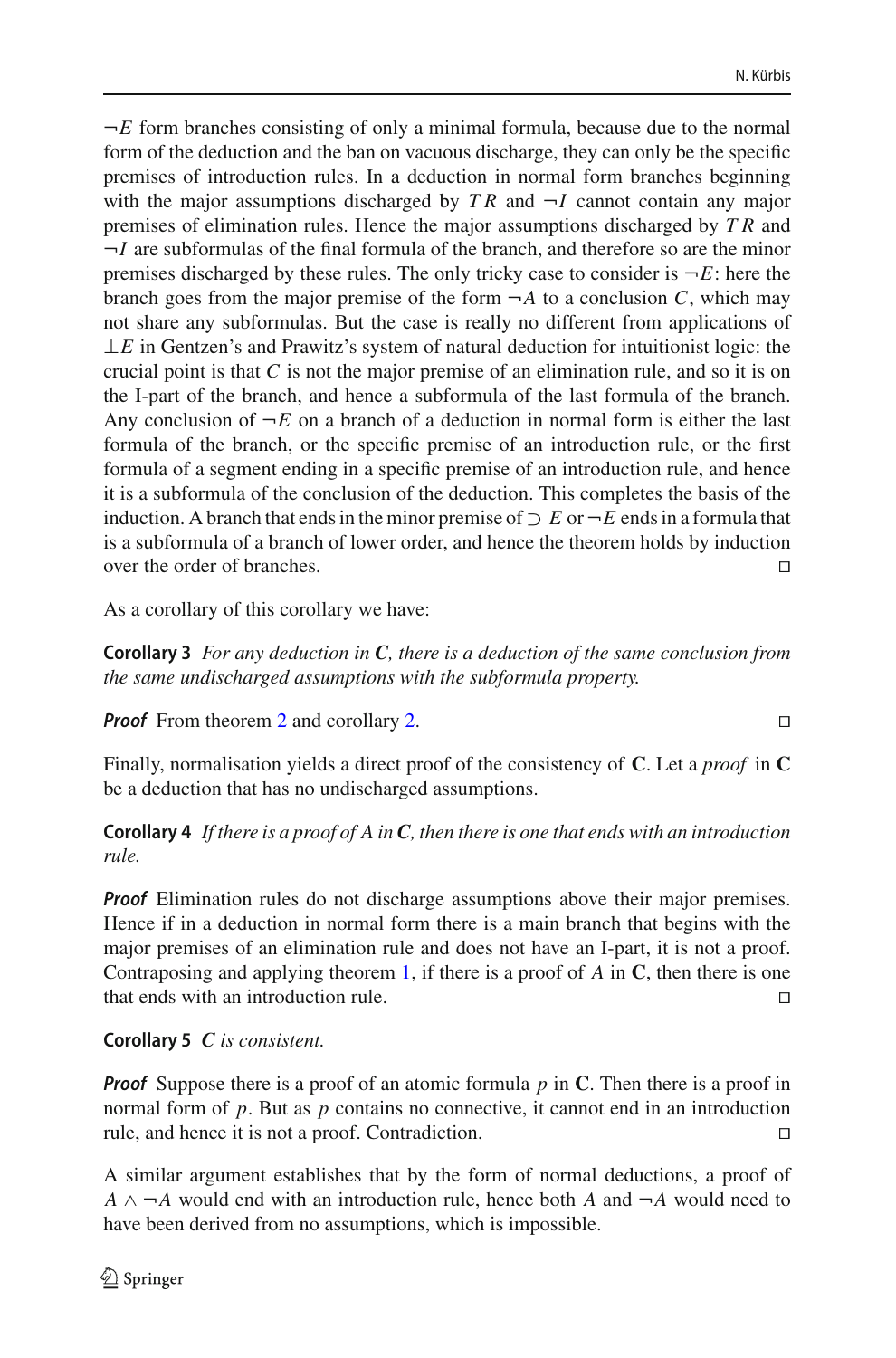### **5 Adding the quantifiers**

To close this paper, let's consider what happens when **C** is extended to quantificational logic. The language is extended in standard fashion to contain the connectives ∀, ∃, constants, function and predicate symbols and variables. The language has two disjoint sets of variables, the *parameters a*, *b*, *c* ... playing the role of free variables, and the variables to be bound by the quantifiers *x*, *y*,*z* ..., which do not occur free in formulas. The terms of the language are built up from the parameters, constant symbols and function symbols. We may call an expression that is like a formula or a term, but containing free variables instead of parameters, a pseudo-formula or a pseudo-term.

Let  $A_x^a$  be the result of substituting the variable *x* for the parameter *a* in *A*. Let  $A_t^x$ be the result of substituting all occurrences of the variable  $x$  in  $A$  by the term  $t$ , where it is assumed that *t* is free for *x* in *A*, i.e. no variable in the pseudo-term *t* becomes bound as a result of the substitution.

The usual elimination rule for the existential quantifier already has the form of general elimination rules. The general elimination rule for the universal quantifier has the same form with a different use of terms:

$$
\begin{array}{ccc}\n & [A_a^x]^i & [A_t^x]^i \\
\Sigma & \Pi & \Sigma & \Pi \\
\exists xA & C & \exists E \ i & \forall xA & C \\
\end{array}
$$

where in  $\exists E$ , parameter *a* does not occur in  $\exists x A$ , nor in *C*, nor in any formulas undischarged in  $\Pi$  except those of the assumption class  $[A^x_a]$ .

The following are the general introduction rules for the quantifiers:

$$
\begin{array}{ccc}\n & & \left[\exists x A\right]^i & & \left[\forall x A\right]^i \\
\Sigma & \Pi & & \Sigma & \Pi \\
A_t^x & C & \exists I \ i & & \frac{A_a^x & C}{C} \\
\hline\nC & & \n\end{array}
$$

where in  $\forall I$ , parameter *a* does not occur in any undischarged assumption of  $\Sigma$ .<sup>[10](#page-20-0)</sup>

It is worth remarking that the rules for both quantifiers have the same form and differ only with respect to the occurrences of terms and parameters and consequently where restrictions on parameters are imposed.

Milne observes that adding rules for both quantifiers upsets the subformula. It is instructive to see why. Consider the classically, but not intuitionistically, valid inference of  $\forall x (Fx ∨ A) \vdash \forall x Fx ∨ A$ , (*x* not free in *A*). It may be derived in the following way:

$$
\frac{\frac{\forall x (Fx \vee A)}{F_a^x \vee A} \qquad [F_a^x]^1 \qquad \frac{[-A]^5 \qquad [A]^2}{F_a^x}}{\frac{F_a^x}{\forall x Fx \vee A} \qquad \frac{F_x^x}{\forall x Fx \vee A} \qquad \frac{\forall x Fx}{\forall x Fx \vee A} \qquad 3}
$$

<span id="page-20-0"></span><sup>&</sup>lt;sup>10</sup> The general introduction rule for  $\exists$  is Milne's [\[5](#page-24-1)].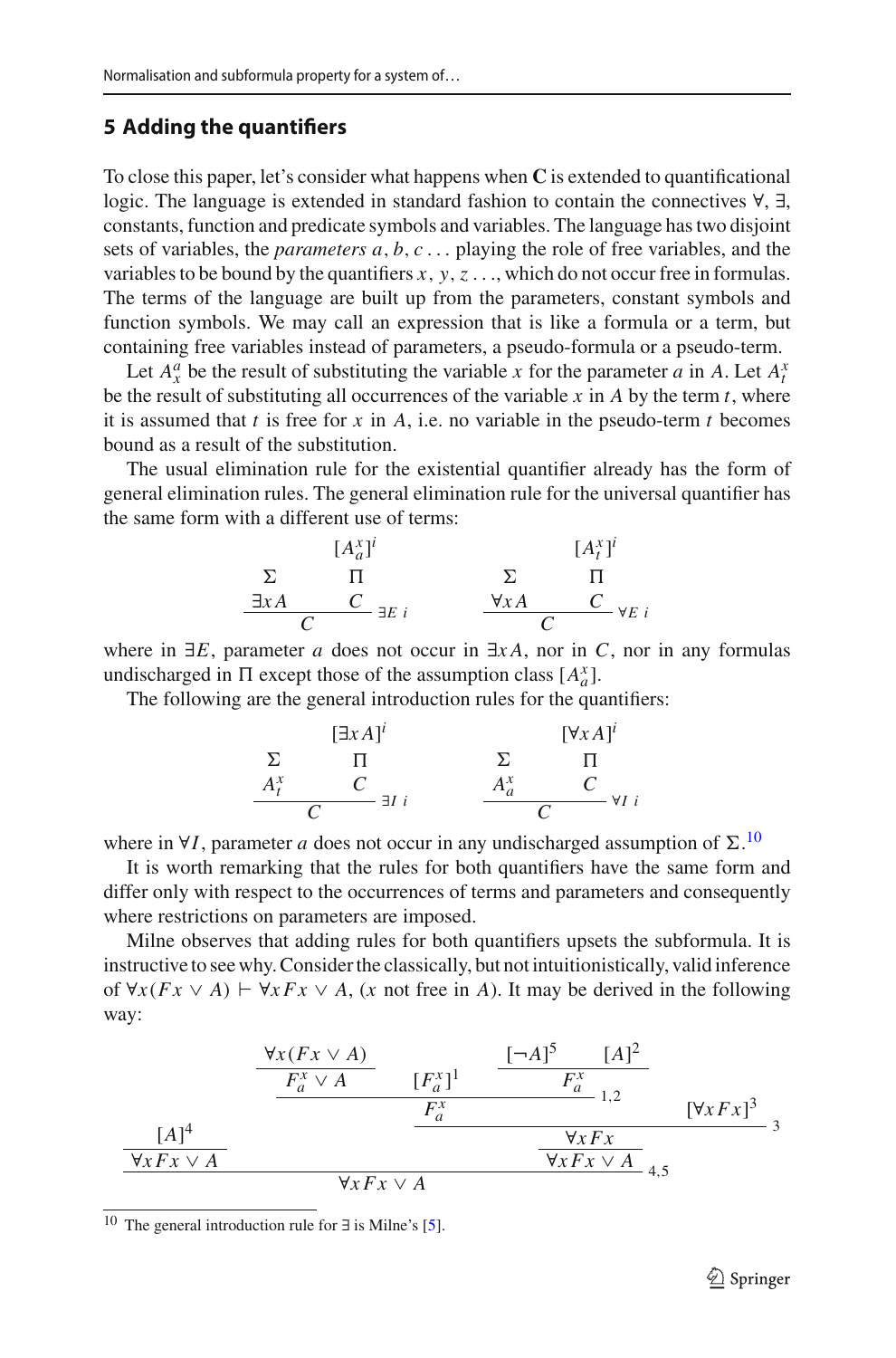$\neg A$  is a maximal formula. An attempt to remove it from the deduction by applying the reduction procedure for maximal formulas of this form gives the following:

$$
\frac{\forall x (Fx \lor A)}{F_a^x \lor A} \qquad \frac{[F_a^x]^1 \qquad [\forall x Fx]^3}{\forall x Fx \lor A} \qquad 3 \qquad \frac{[A]^2}{\forall x Fx \lor A} \qquad 1,2}
$$

The application of ∀*I* is now incorrect.

The problem is that  $\Xi$  in the schematic representation of the reduction procedure for maximal formulas of the form  $\neg A$  may contain applications of rules that discharge formulas in which parameters of applications of ∀*I* lower down in the deduction occur, but in  $E^*$ , these applications become incorrect as they are permuted upwards.

So, for instance in the first example of an application for the reduction procedure for maximal formulas of the form  $\neg A$  given in the previous section, there may be an application of  $\forall I$  in  $\Xi_4$  that is indispensable for the deduction of *F* from *D* (i.e. if they are different), where *E* contains the parameter of that application: this application becomes incorrect in  $\Xi_4^*$ .

A similar problem occurs in case the maximal formula is the major assumption discharged by *T R*.

The situation is different with applications of ∃*E*, as there the restriction on parameters is imposed on a deduction above an arbitrary premise. If there is an application of  $\exists E$  in  $\Xi$ <sub>4</sub>, we apply it after the application of  $∨E$ , and the problem does not arise.

Let  $C^{\exists}$  be C plus the rules for the existential quantifier. We will give reduction procedures for maximal formulas of the form ∃*x A* and prove a normalisation theorem for this system.

As we have an unlimited amount of parameters at our disposal, we may adopt the convention that every application of ∃*E* has its own parameter, so that the parameter of an application of ∃*E* occurs only in its discharged assumption and formulas derived from it. Consequently, the parameter occurs only above the application of the rule in a deduction, and any application of ∃*E* below it has a different parameter. Call this the *parameter convention*. [11](#page-21-0)

Inspection of the reduction procedures for the propositional connectives shows that, if the parameter convention is upheld, then any correct application of ∃*E* in the initial deduction remains correct in the reduced deduction. The same holds for the following reduction procedure for maximal formulas of the form  $\exists x A$ , where  $\Xi_t^a$  is the result of substituting the term  $t$  for the parameter  $a$  throughout  $\Xi$ . We add to the list of reduction procedures of the previous section:

6. The maxima formula is of the form ∃*x A*. Convert the deduction on the left into the deduction on the right:

<span id="page-21-0"></span><sup>&</sup>lt;sup>11</sup> Alternatively we could assume the parameters in deductions are renamed as part of the reduction procedure, wherever necessary.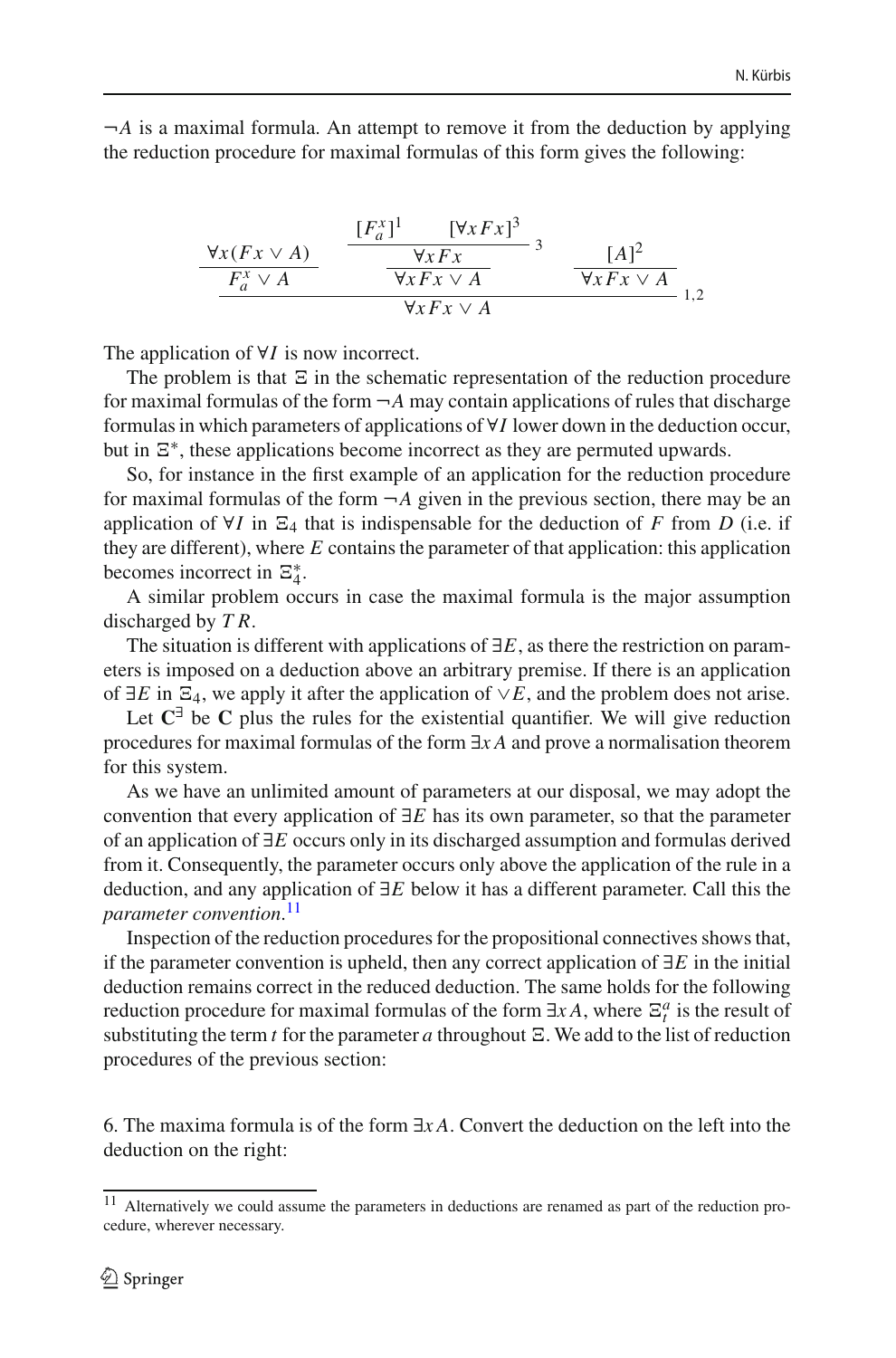

<span id="page-22-0"></span>The additional permutative reduction procedures are evident and pose no further difficulty. Neither does extending the proof of theorem [1](#page-16-1) to **C**∃, and we have:

**Theorem 4** *Deductions in* **C**∃ *normalise.*

Consequently, for the standard notion of a subformula applicable to quantificational logic, where all substitution instances of a formula ∃*x A* are counted amongst its subformulas, we have:

<span id="page-22-1"></span>**Corollary 6** *Deductions in normal form* **C**∃ *have the subformula property.*

Finally, as vacuous discharge remains banned in  $\mathbb{C}^{\exists}$ , we have:

**Corollary 7** *For any deduction in* **C**∃*, there is a deduction of the same conclusion from the same undischarged assumptions with the subformula property.*

**Proof** From theorem [4](#page-22-0) and corollary [6.](#page-22-1)

# **6 Conclusion**

Having adopted the unique discharge convention meant that, for the purposes of normalisation, consideration was restricted to applications of general introduction rules that discharge exactly one major assumption. After normalisation, it would be possible to collapse certain sequences of applications of general introduction rules into one. On the other hand, the unique discharge convention allows for an easy transposition of **C** into a more conventional system. The conclusion of an application of an introduction rule in Gentzen's system obviously occurs exactly once in a deduction, so if the unique discharge convention is upheld, there is a simple correspondence between deductions in Gentzen's system and in the present system with general introduction rules. Instead of assuming, concluding and discharging the major assumption  $A * B$ , we only conclude it, without making and discharging the assumption. This works for ∧, ∨*I*, ⊃ *I* and ∃*I*, but of course not for ¬*I* and *T R*: them we must leave as they are. Furthermore, although it is not necessary for a complete system of classical logic to allow the discharge of an assumption *A* above *B* in  $\supset I$ , as this rule is derivable from  $\supset I$  and  $TR$ , doing so does not upset the subformula property. The following is therefore a complete system of classical quantificational logic in which for every deduction, there is a deduction that satisfies the subformula property:

$$
\wedge I: \begin{array}{ccc} & & [A]^i [B]^j \\ & A \wedge B & & \wedge E: & \xrightarrow{A \wedge B} & C \\ & & C & & \vdots, \end{array}
$$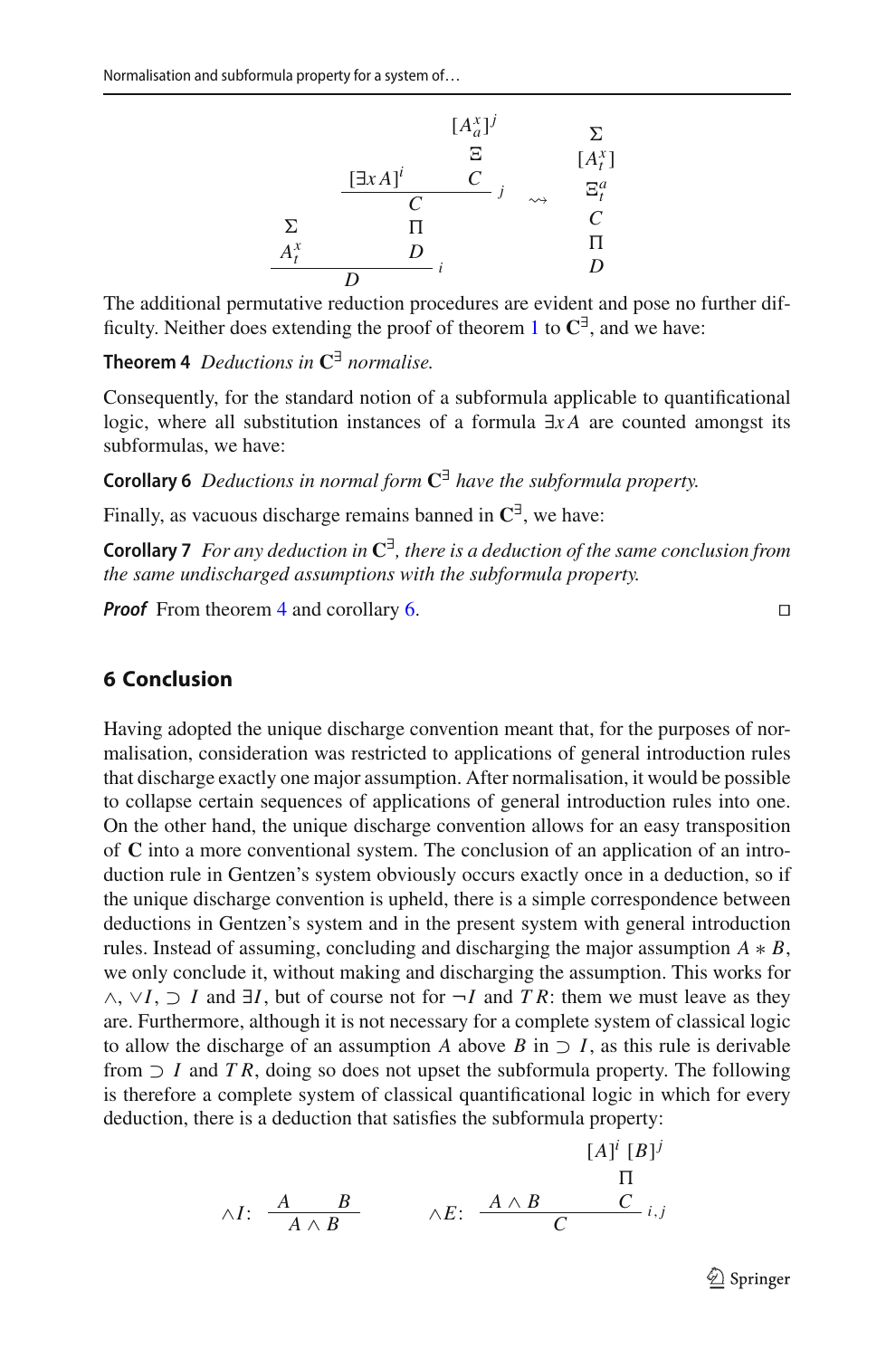$$
[A]^{i}
$$
\n
$$
\Pi
$$
\n
$$
\square I: \frac{B}{A \square B}^{i}
$$
\n
$$
\square E: \frac{A \square B}{C}^{i}
$$
\n
$$
[A]^{i}
$$
\n
$$
[A \square B]^{j}
$$
\n
$$
\Pi \quad \Sigma
$$
\n
$$
TR: \frac{C}{C}^{i}
$$
\n
$$
[A]^{i}
$$
\n
$$
[A]^{i}
$$
\n
$$
[B]^{j}
$$
\n
$$
\square
$$
\n
$$
\square
$$
\n
$$
\square
$$
\n
$$
\square
$$
\n
$$
\square
$$
\n
$$
[A]^{i}
$$
\n
$$
[A \lor B \quad A \lor B \quad \lor E: \frac{A \lor B}{C}^{i}
$$
\n
$$
[A]^{i}
$$
\n
$$
\square
$$
\n
$$
\square
$$
\n
$$
\square
$$
\n
$$
\square
$$
\n
$$
\square
$$
\n
$$
\square
$$
\n
$$
\square
$$
\n
$$
\square
$$
\n
$$
\square
$$
\n
$$
\square
$$
\n
$$
\square
$$
\n
$$
\square
$$
\n
$$
\square
$$
\n
$$
\square
$$
\n
$$
\square
$$
\n
$$
\square
$$
\n
$$
\square
$$
\n
$$
\square
$$
\n
$$
\square
$$
\n
$$
\square
$$
\n
$$
\square
$$
\n
$$
\square
$$
\n
$$
\square
$$
\n
$$
\square
$$
\n
$$
\square
$$
\n
$$
\square
$$
\n
$$
\square
$$
\n
$$
\square
$$
\n
$$
\square
$$
\n
$$
\square
$$
\n
$$
\square
$$
\n
$$
\square
$$
\n
$$
\square
$$
\n
$$
\square
$$
\n
$$
\square
$$
\n
$$
\square
$$
\n
$$
\square
$$
\n
$$
\square
$$
\n
$$
\square
$$
\n
$$
\square
$$
\n
$$
\square
$$
\n

Finally, we could also define  $\neg$  in terms of  $\bot$  and replace the two negation rules with one rule:

$$
\perp E: \frac{\perp}{C}
$$

This rule can be restricted to atomic conclusions, and certain economies ensue in the number of reduction procedures required to prove normalisation.

**Open Access** This article is licensed under a Creative Commons Attribution 4.0 International License, which permits use, sharing, adaptation, distribution and reproduction in any medium or format, as long as you give appropriate credit to the original author(s) and the source, provide a link to the Creative Commons licence, and indicate if changes were made. The images or other third party material in this article are included in the article's Creative Commons licence, unless indicated otherwise in a credit line to the material. If material is not included in the article's Creative Commons licence and your intended use is not permitted by statutory regulation or exceeds the permitted use, you will need to obtain permission directly from the copyright holder. To view a copy of this licence, visit [http://creativecommons.org/licenses/by/4.0/.](http://creativecommons.org/licenses/by/4.0/)

### **References**

- <span id="page-23-2"></span>1. Dummett, M.: The Logical Basis of Metaphysics. Harvard University Press, Cambridge (1993)
- <span id="page-23-0"></span>2. Gentzen, G.: Untersuchungen über das logische Schließen. Mathematische Zeitschrift **39**, 176–210, 405–431 (1934)
- <span id="page-23-1"></span>3. Kürbis, N.: Normalisation and Subformula Property for a System of Intuitionist Logic with General Introduction and Elimination Rules (2021) (under review)